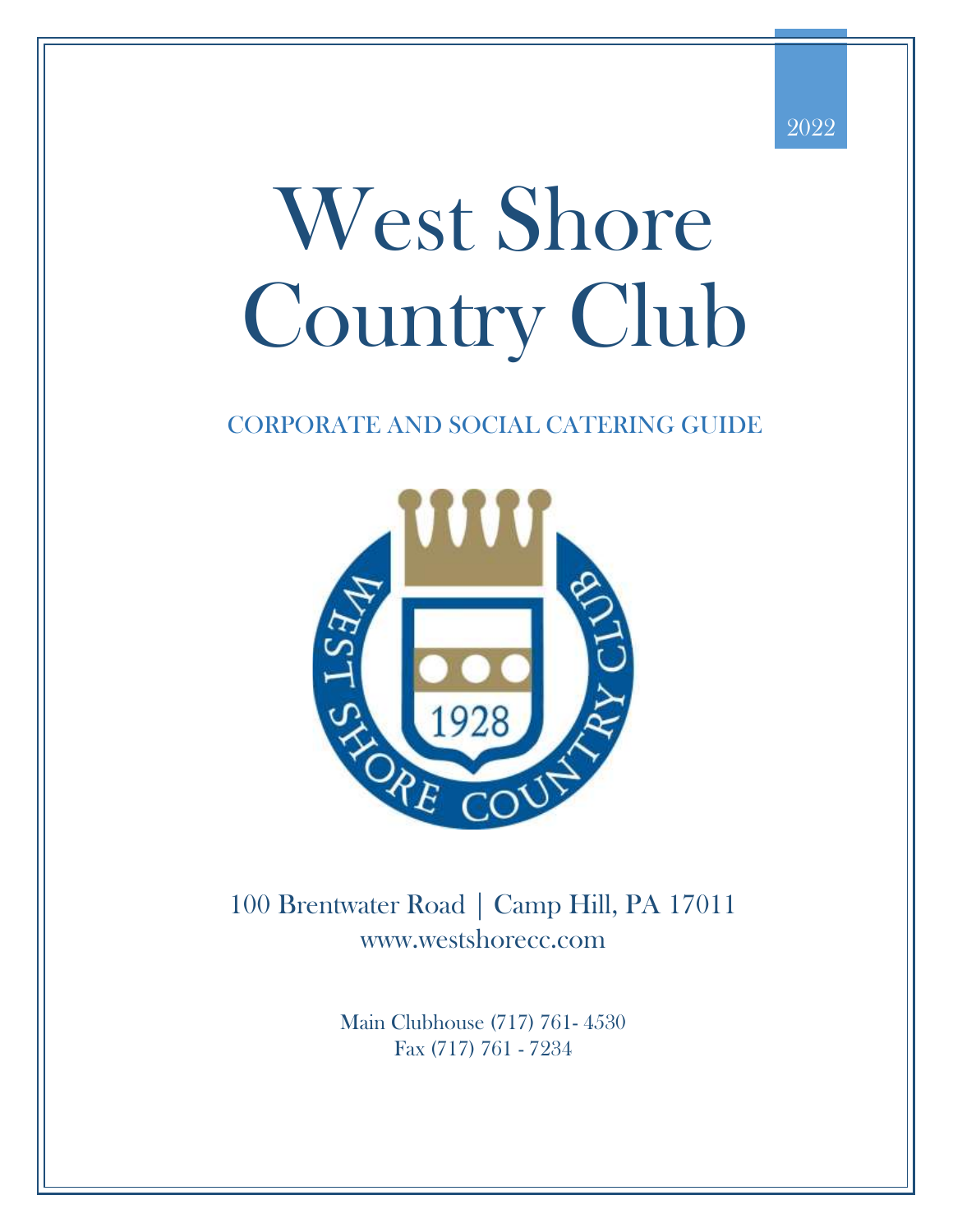# Table of Contents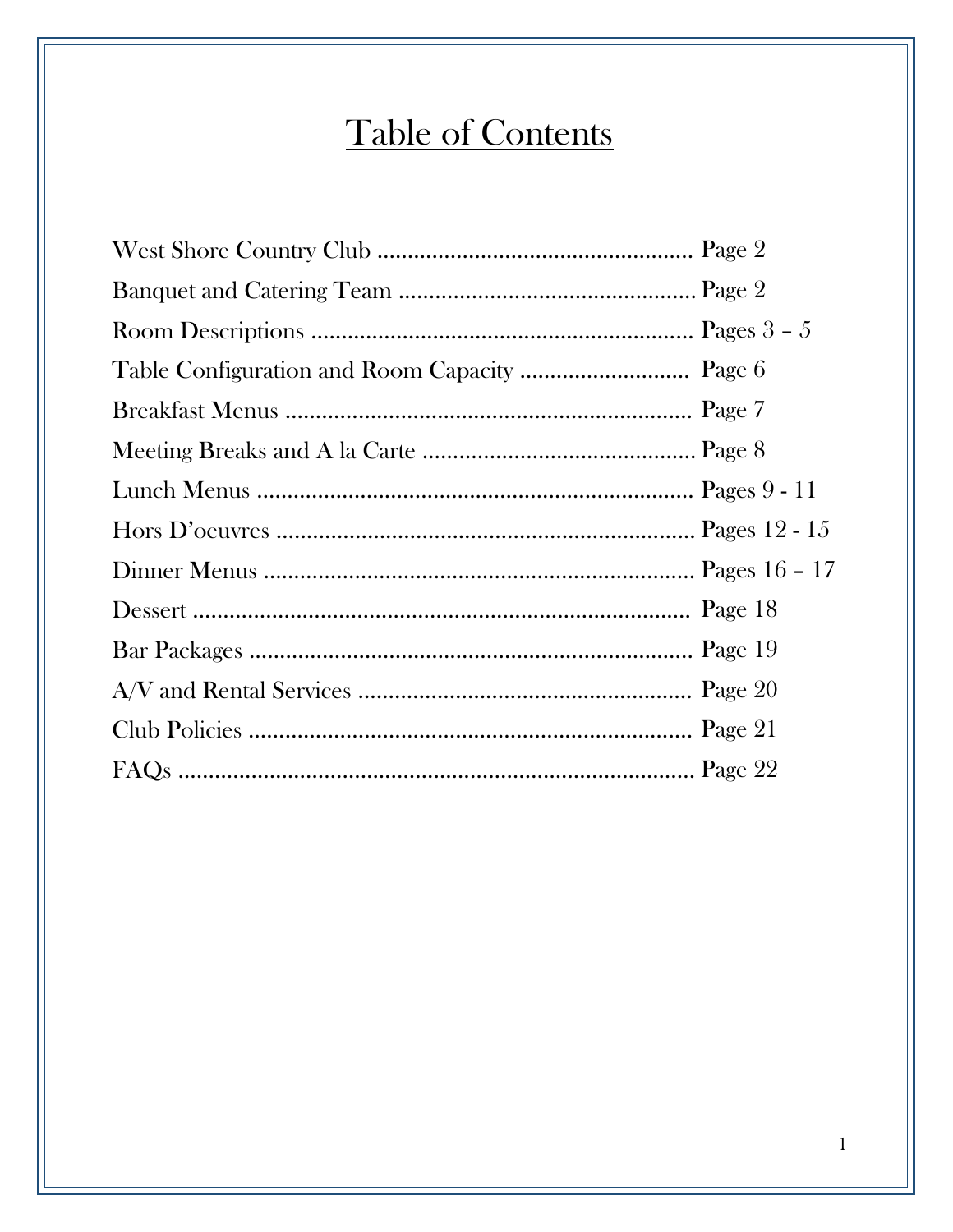### West Shore Country Club



Established in 1928, West Shore Country Club was envisioned as a place where friends could gather for social and recreational activities. Over the years, as membership grew, our original vision has remained true.

Located on 164 acres in the heart of South Central Pennsylvania, our club offers the finest in golf, tennis, swimming, dining, and social activities for your leisure. We offer a variety of banquet settings that can accommodate events from small business meetings to grand wedding celebrations.

Our beautiful Clubhouse and impeccably groomed grounds add to the aura of quiet sophistication that is the West Shore Country Club.

### Banquet and Catering Team

#### Brittney Wildman

Director of Catering (717) 761 – 4530 ext 1144 bwildman@westshorecc.com

> Hope Stuart Banquet Manager

(717) 761 – 4530 ext 1120 hstuart@westshorecc.com

#### Scott Acken

Clubhouse Manager (717) 761 – 4530 ext 1104 sacken@westshorecc.com

#### Chef Wesley Hellberg

Executive Chef (717) 761 – 4530 whellberg@westshorecc.com

#### Richard Newman CCM

General Manager (717) 761 – 4530 ext 1101 rnewman@westshorecc.com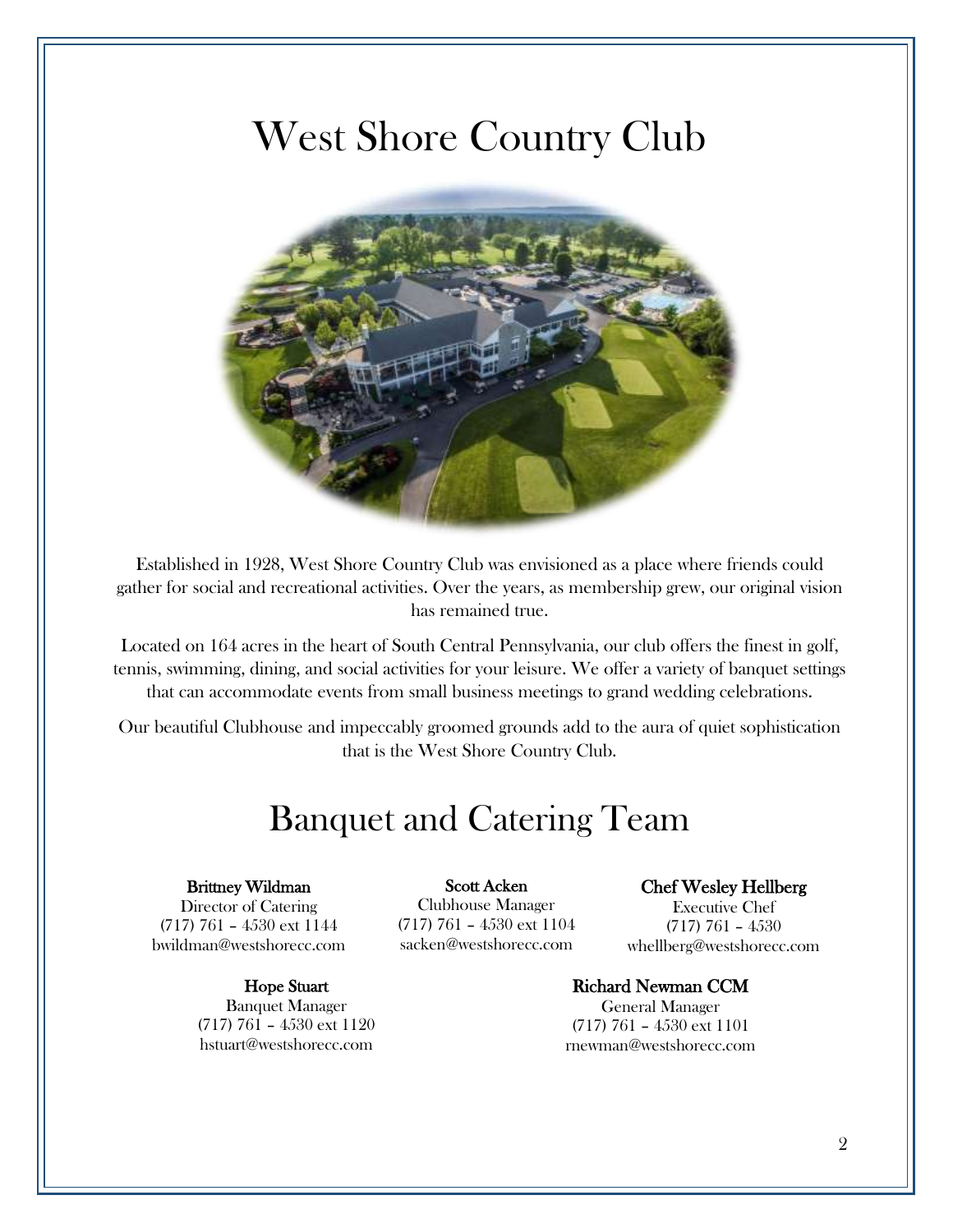### Room Descriptions



#### Ballroom (Maximum Capacity: 350)

Our distinctive semi-circular Ballroom provides a classic setting for the most elaborate of galas, social events, and wedding receptions. It is spacious enough to offer multiple food stations and bars, while allowing your guests the opportunity to mingle and celebrate. The large stage overlooks a similar semi-circle, hardwood dance floor. Equipped with sound-proof partitions, the Ballroom can be divided into three smaller rooms, ideal for business functions and private gatherings.



### Middle Ballroom (Maximum Capacity: 80)

The largest section of our Ballroom can accommodate many styles of table configurations; rounds, classroom, theatre, etc. to create your perfect event. Additionally, the dance floor and stage can be utilized as the front of the room for presentations, awards, or dancing. A portable stage may also be available at the back of the room as a focal point for important moments or presentations.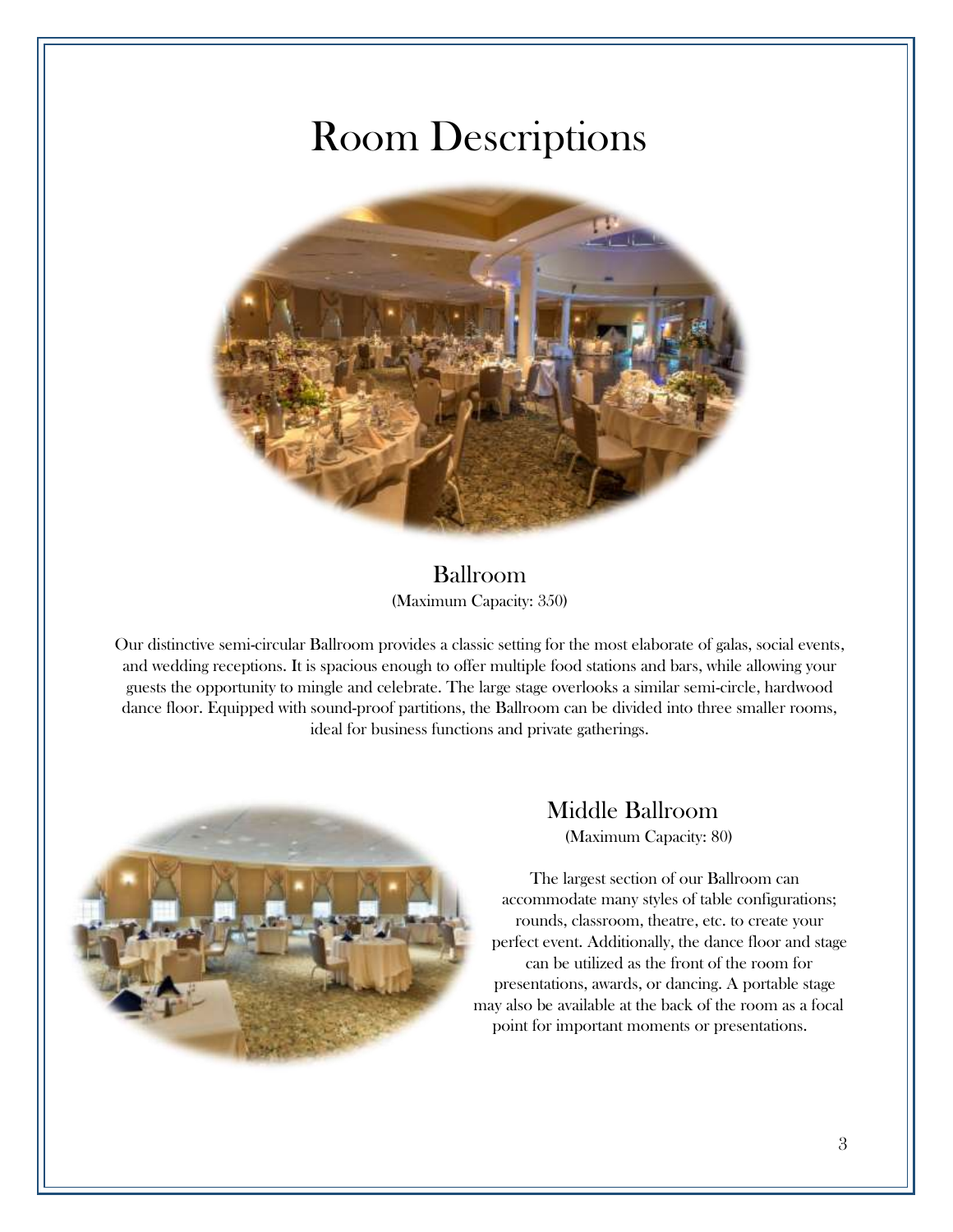### Room Descriptions



Bowman Room (Maximum Capacity: 50)

Entering through the Ballroom dancefloor, our Bowman Room offers a permanent bar and is an ideal space for intimate receptions during the holidays or large dinner parties.

Terrace Room (Maximum Capacity: 60)

As the smallest section of our Ballroom, the Terrace Room offers a blank slate for many types of functions. Highly utilized for small dinner parties, audio-visual equipment can be added to this space for board meetings or seminars.





#### Hearth Room (Maximum Capacity: 75 Cocktail Style)

A favorite location amongst our members, the quaint and cozy Hearth Room provides a parlor-like setting for intimate affairs. Equipped with a permanent bar, fireplace, and natural lighting, this room is the perfect backdrop for events such as birthdays, anniversaries, and showers.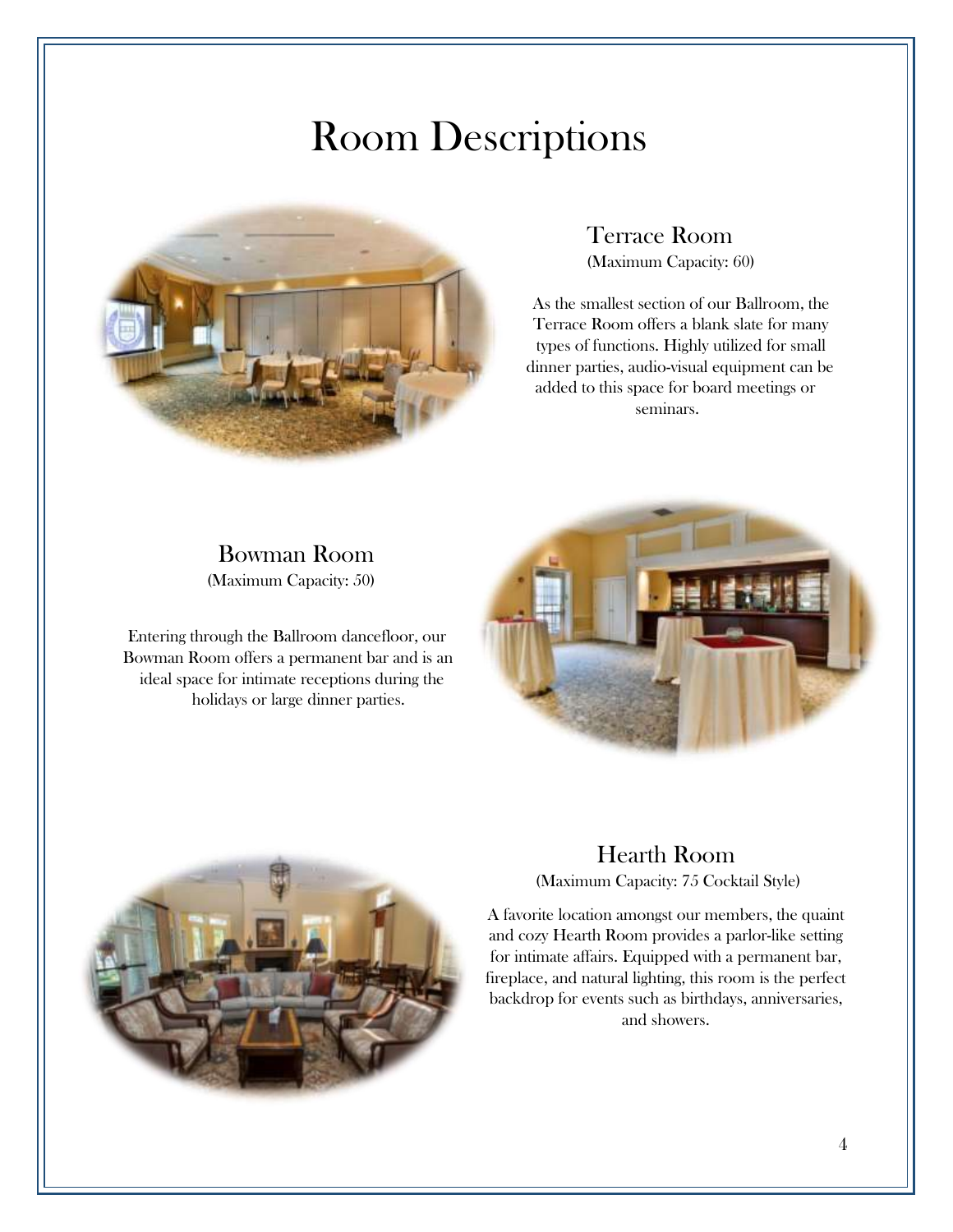### Room Descriptions



President's Room (Maximum Capacity: 50)

Our President's Room is an ode to our standout leaders, both past and present. The perfect room for a business or social function featuring an oversized chandelier and the capability to utilize audio-visual equipment for educational purposes. This room offers the opportunity to double in size with a removable pass-through joining the Cumberland Room.

#### Cumberland Room (Maximum Capacity: 50)

Similar to our President's Room, the Cumberland Room holds the same capacity and is a model location for small to medium corporate functions. Or, extend the room to offer a spacious facility for an event requiring movement.





#### **Courtyard** (Maximum Capacity: 180)

The largest outdoor space that West Shore Country Club offers, the Courtyard overlooks our beautiful grounds and colorful gardens; a prime location for wedding ceremonies and dinner parties under the tent. Enjoy this location for a summertime, sun filled affair! In 2022, our Courtyard will be tented May - October.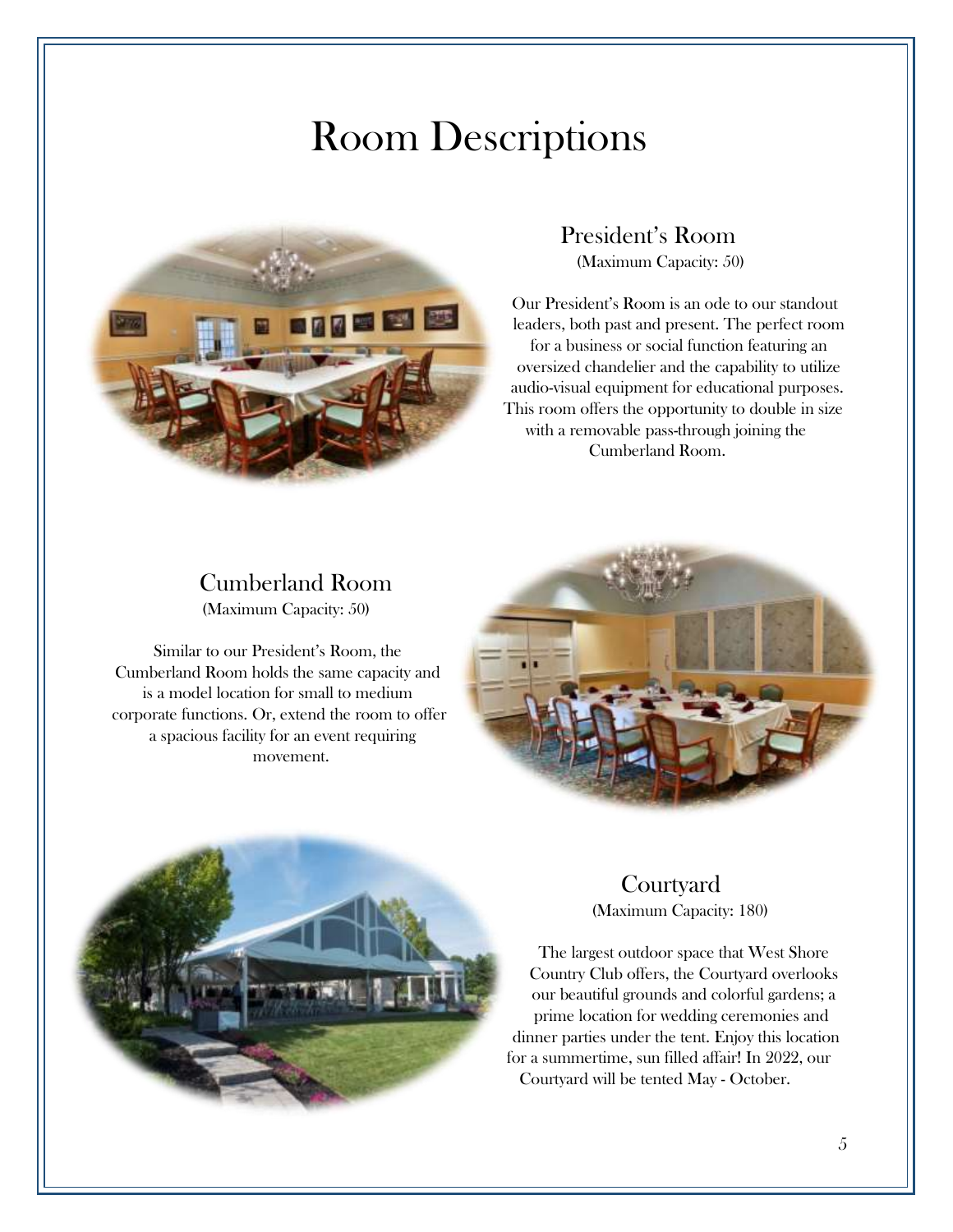# Table Configurations

Please advise our Director of Catering as to which configuration of tables would best accommodate your meeting and/or reception needs.



# WSCC Room Capacity

| Room            | Rounds | Cocktail | Classroom | Conference | <b>U-Shape</b> | <b>Theater</b> | <b>Hollow Square</b> |
|-----------------|--------|----------|-----------|------------|----------------|----------------|----------------------|
| Ballroom        | 350    | 500      | 124       | 30         | 40             | 300            | 45                   |
| Middle Ballroom | 80     | 150      | 64        | 30         | 40             | 150            | 45                   |
| Terrace         | 60     | 60       | 36        | 25         | 30             | 40             | 30                   |
| Bowman          | 50     | 100      | 24        | 25         | 30             | 40             | 30                   |
| Courtyard       | 180    | 250      | 64        | 30         | 40             | 150            | 45                   |
| Cumberland      | 50     | 60       | 30        | 25         | 20             | 50             | 25                   |
| Presidents      | 50     | 60       | 30        | 25         | 20             | 50             | 25                   |
| Hearth          | 16     | 75       | X         |            | X              | X              | X                    |

\*Room capacity is subject to change upon the addition of A/V Equipment, Bars/Food Stations, Decorations, etc. \*Some setups may require additional table rentals at client's expense.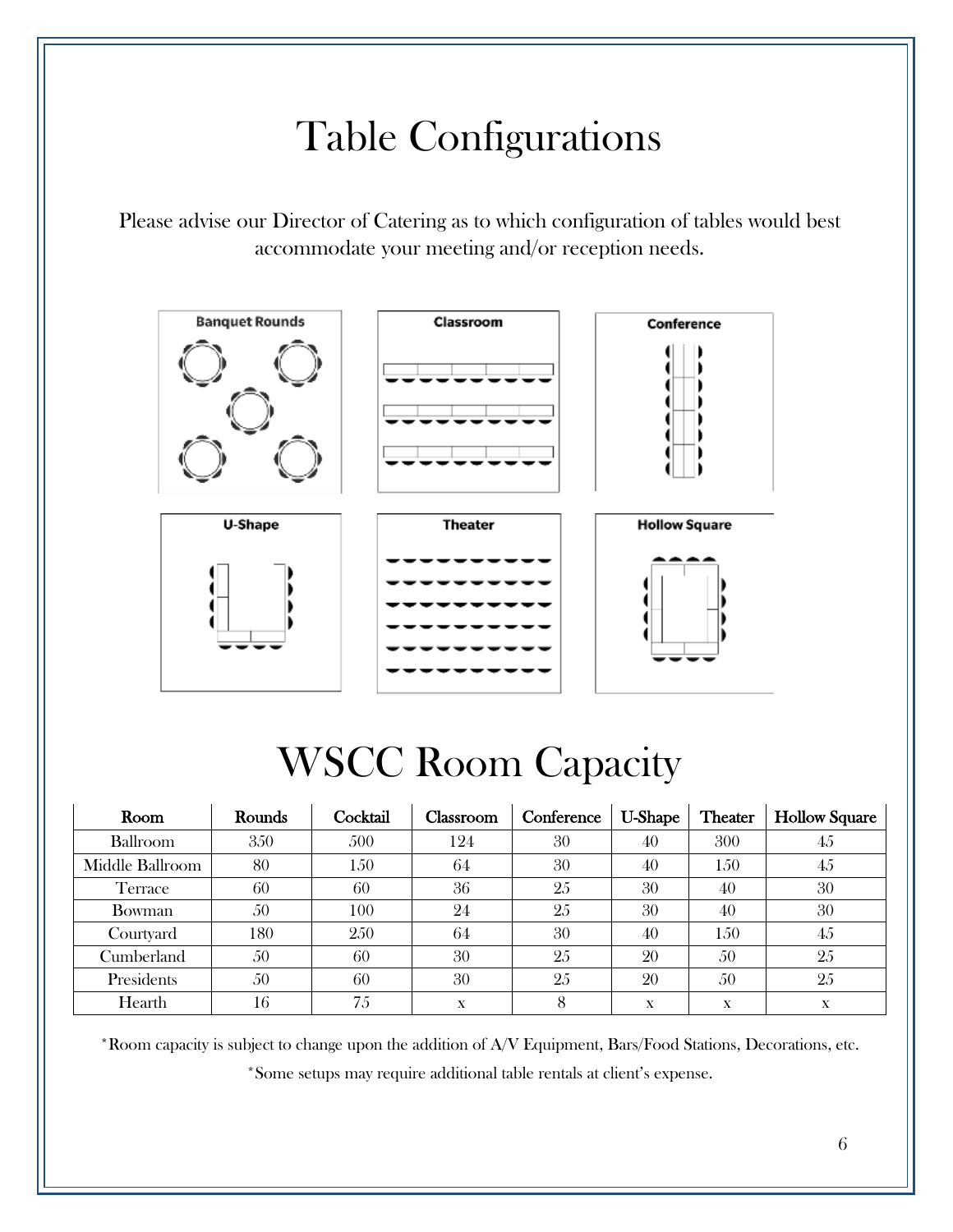### Breakfast

All Breakfasts are offered with Regular Coffee, Decaf Blend, Hot Tea, and Orange Juice for 1.5-hours of service

#### CONTINENTAL BREAKFAST

\$13.00 per person

Assorted Breakfast Pastries Assorted Bagels with Spreads Fresh Cut Seasonal Fruit

#### PLATED BREAKFAST

\$18.00 per person (20 person maximum)

Fresh Cut Seasonal Fruit Scrambled Eggs or Mediterranean Frittata Applewood Smoked Bacon or Maple Link Sausage Home Fried Potatoes

#### EARLY BIRD BUFFET

\$19.00 per person (20 person minimum)

Assorted Breakfast Pastries Assorted Bagels with Spreads Fresh Cut Seasonal Fruit Scrambled Eggs Applewood Smoked Bacon Maple Link Sausage Home Fried Potatoes

#### SUNDAY BRUNCH BUFFET

\$26.95 per person (50 person maximum)

Available 11:00am – 2:00pm on Sundays Enjoy an exclusive spread available only to the members and guests of West Shore Country Club. This package offers immense value with a generous buffet including hot breakfast and lunch items, a made-to-order Omelet Station, cold salads, and a variety of desserts. Each guest will enjoy one complimentary mimosa!

#### BREAKFAST ENHANCEMENTS

Assorted Granola Bars - \$2.00 per item Individual Fruit Yogurts - \$2.00 per item Individual Fruit, Granola, and Yogurt Parfaits - \$4.00 per item Freshly Made Waffles or Cinnamon French Toast - \$3.00 per person Freshly Baked Cinnamon Rolls – \$2.50 per person Waffle Bar - \$6.00 per person Toppings include Fresh Berries, Whipped Cream, Whipped Butter, Chocolate Chips, and Maple Syrup Chef Attended Omelet Station\* - \$7.00 per person Toppings include Crumbled Bacon, Diced Ham, Cheddar Cheese, Diced Tomatoes,

Diced Peppers, Mushrooms, and Onions

\*Requires a \$100.00 Attendant Fee per (50) guests, per hour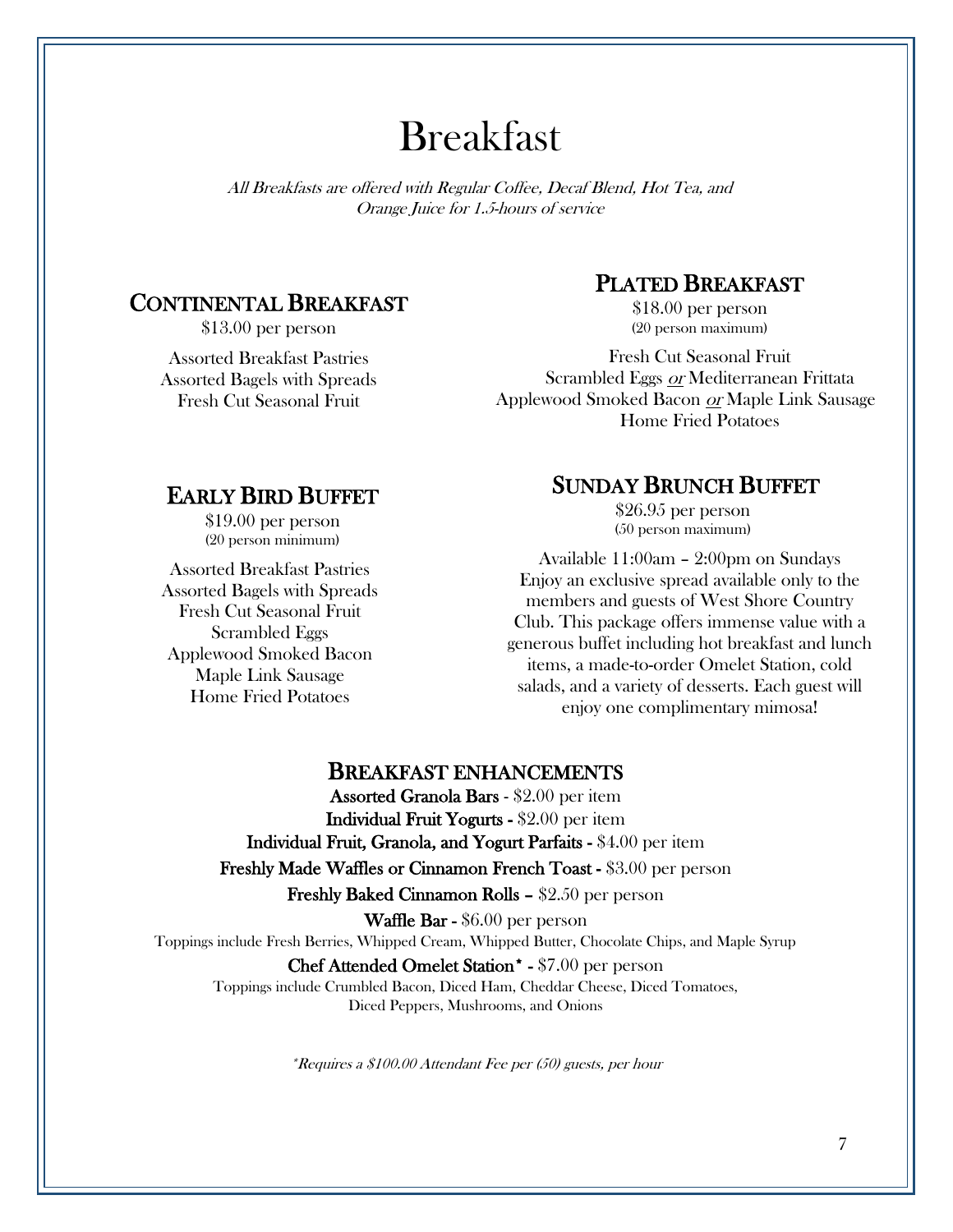### Meeting Breaks

#### BEVERAGE STATION

Freshly Brewed Coffee, Decaf, Hot Tea, Unsweetened Iced Tea, and Lemonade

2 Hours - \$4.00 per person 4 Hours - \$6.00 per person All Day - \$10.00 per person

#### SWEET AND SALTY BREAK - \$8.00 per person

1-Hour of Service Freshly Baked Cookies and Brownies Individual Potato Chips Soft Pretzel Nuggets with Whole Grain Mustard Unsweetened Iced Tea and Lemonade

#### HEALTHY CHOICE BREAK - \$10.00 per person

1-Hour of Service Crudité Display with Buttermilk Ranch and Balsamic Dip Roasted Garlic Hummus with Pita Chips Fruit Infused Water

### A LA CARTE

Assorted Granola Bars - \$2.00 per item Individual Chips, Pretzels, or Butter Popcorn - \$2.00 per item Mixed Salted Nuts - \$24.00 per pound Cashews, Brazil Nuts, Hazelnuts, Pecans, and Walnuts Assorted Cookies and Brownies - \$2.50 per person Assorted Canned Soda (Coke, Diet, Sprite) - \$2.50 per item Bottled Water - \$2.50 per item Bottled Powerade - \$3.00 per item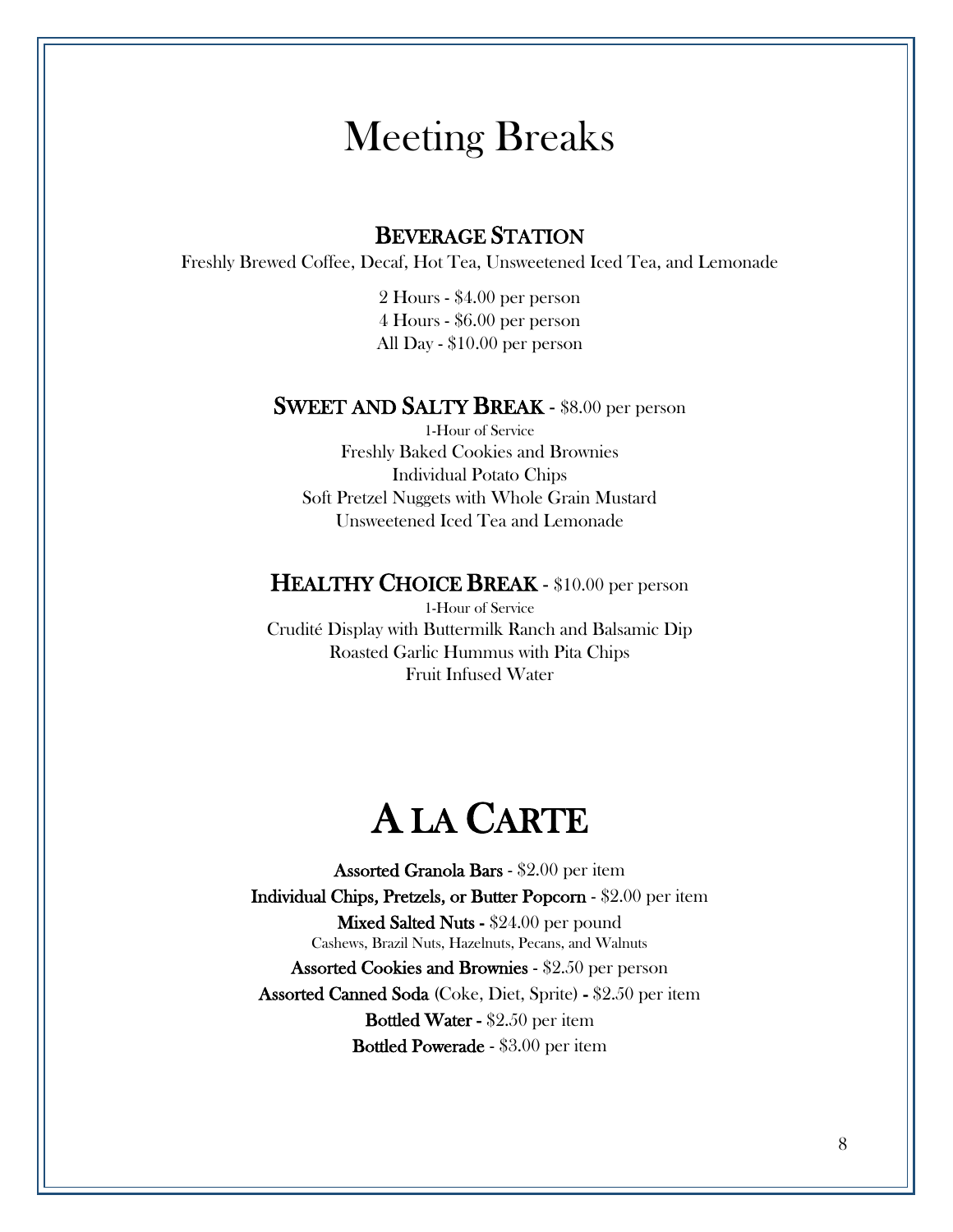### Lunch Buffet

All Lunch Buffets are offered with Regular Coffee, Decaf Blend, Hot Tea, and Unsweetened Iced Tea for 1.5-hours of service

#### SANDWICH BOARD

\$19.00 per person (20 person maximum)

Tossed Garden Salad

Fresh Cut Seasonal Fruit

Choice of (2)

Chicken Caesar Salad in Sundried Tomato Wrap Turkey Bacon Ranch on Sourdough Roast Beef and Cheddar with Horseradish Aioli on French Baguette Caprese Sandwich on Multigrain Ciabatta Shrimp Salad in Spinach Pinwheel +\$3.00pp

Kettle Cooked Potato Chips

Assorted Cookies and Brownies

#### THE DELI BUFFET

\$22.00 per person (20 person minimum)

Soup du Jour

Tossed Garden Salad

Assorted Cold Cuts, Cheeses, and Breads Turkey, Ham, Roast Beef, Cheddar, Swiss, and Provolone

Chicken Salad or Tuna Salad

Choice of (2) Italian Pasta Salad, Fresh Cut Seasonal Fruit, Coleslaw, or Potato Salad

Assorted Cookies and Brownies

#### HOT LUNCH BUFFET

(25 person minimum)

Freshly Baked Rolls with Butter Soup du Jour or Fresh Cut Seasonal Fruit Tossed Garden Salad or Asiago Caesar Salad Chef's Choice Seasonal Starch and Vegetable Assorted Cookies and Brownies

#### Plus choice of entrées from the following:

Chicken Milanese

Parmesan Crusted Chicken Breast with Thyme Butter Sauce

Chicken Italiano (GF) with Blistered Heirloom Tomatoes and Roasted Chicken Au Jus

Tender Braised Beef Short Ribs with Red Wine Pan Sauce

Balsamic Grilled Flank Steak (GF) with Roasted Tomato Salsa

Three Cheese Tri-Colored Tortellini (V) with Grilled Vegetables and Pesto Cream Sauce

> Apple Roasted Pork Loin (GF) with Apple Mostarda

Baked Islandic Cod (GF) with Lemon White Wine Sauce

Roasted Salmon Rockefeller (GF) with Creamed Spinach and Applewood Bacon

(2) Entrées -  $$30.00$  per person  $\vert$  (3) Entrées -  $$34.00$  per person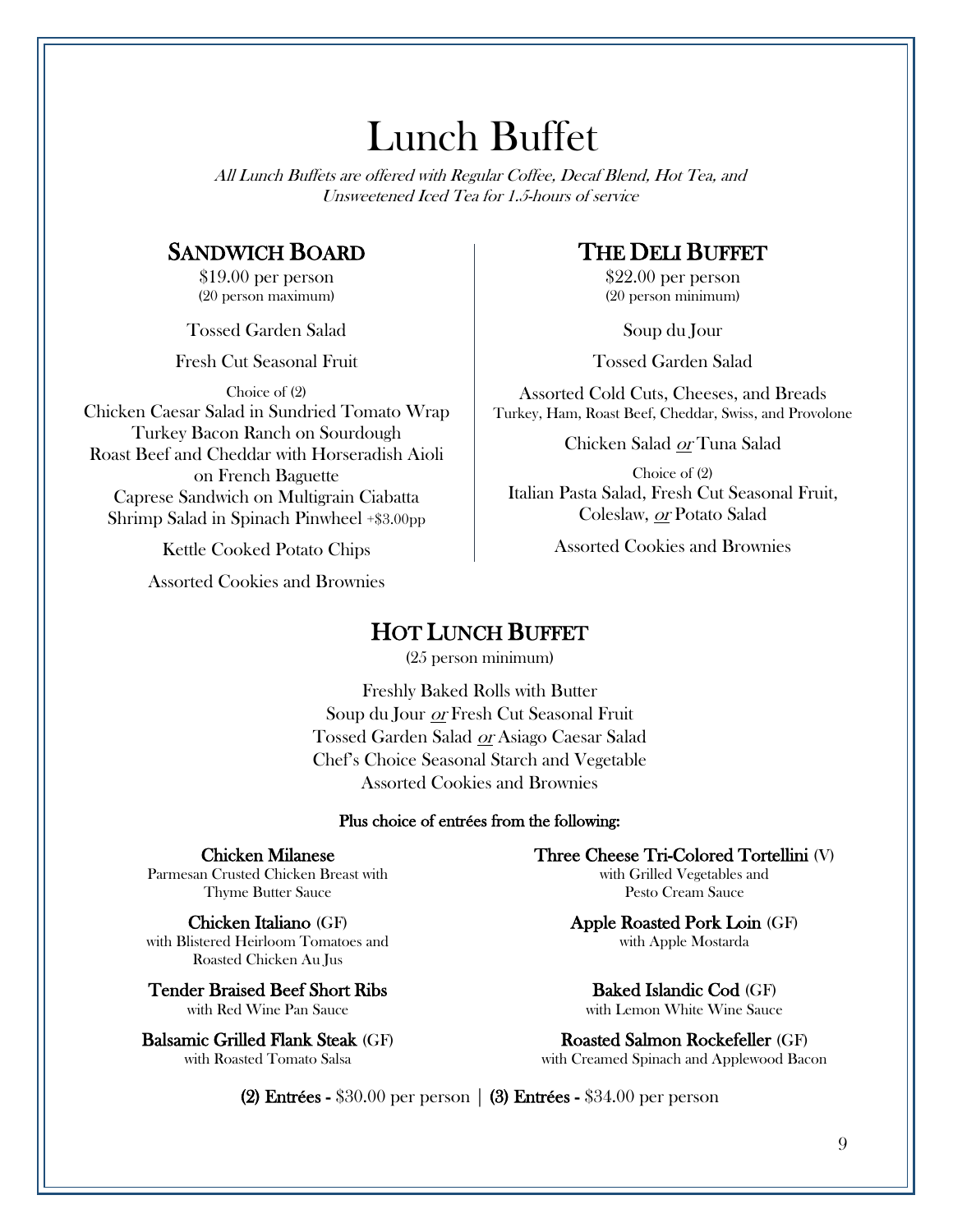### Plated Lunch COLD ENTREES

All Entrees are offered with Freshly Baked Rolls, Unsweetened Iced Tea, and Coffee Service

#### $\circ$  Asiago Caesar Salad

Hearts of Romaine Lettuce, Croutons, and Roasted Plum Tomatoes tossed in Asiago Caesar Dressing

- o add Blackened or Grilled Chicken \$16.00 per person
- o add Blackened or Grilled Salmon \$18.00 per person
- o add Grilled Shrimp (6pcs) \$20.00 per person

#### Traditional Spinach Salad (GF)  $$12.00$  per person

Hard Cooked Eggs, Kennett Square Mushrooms, Applewood Smoked Bacon, and Grape Tomatoes with choice of Warm Bacon Dressing or Honey Dijon Vinaigrette

- o add Grilled Chicken \$17.00 per person
- o add Salmon  $$19.00$  per person
- o add Grilled Shrimp (6pcs) \$21.00 per person

#### o Roasted Butternut Squash Salad (GF) \$11.00 per person

Mixed Greens with Butternut Squash, Red Onions, Toasted Walnuts, and Herbed Goat Cheese with Maple Vinaigrette Dressing

- o add Grilled Chicken \$16.00 per person
- 
- o add Grilled Shrimp (6pcs) \$20.00 per person

#### o Juicy Steak and Tomato Salad (GF) \$18.00 per person

Flank Steak with Mixed Greens, Balsamic Onions, Oven Roasted Tomatoes, and English Cucumbers with Buttermilk Ranch Dressing

#### ○ Cobb Salad (GF) \$17.00 per person

Grilled Chicken with Mixed Greens, Applewood Smoked Bacon, Sliced Avocado, Diced Tomatoes, Hard Boiled Egg, and Bleu Cheese Crumbles with choice of Buttermilk Ranch Dressing or Red Wine Vinaigrette

#### o Soup and ½ Sandwich \$16.00 per person

Your choice of a Half Deli Sandwich with cup of Soup du Jour and Kettle Cooked Potato Chips

- o Turkey and Provolone with Lettuce and Tomato on Sourdough\*
- o Ham and Swiss with Lettuce and Tomato on Sourdough\*
- o Roast Beef and Cheddar with Lettuce, Tomato, and Horseradish Aioli on Multigrain
- o Chicken Caesar Salad Wrap with Oven Roasted Tomatoes and Parmesan Cheese

\*Mayonnaise and Mustard served on the side

#### $$11.00$  per person

o add Salmon \$18.00 per person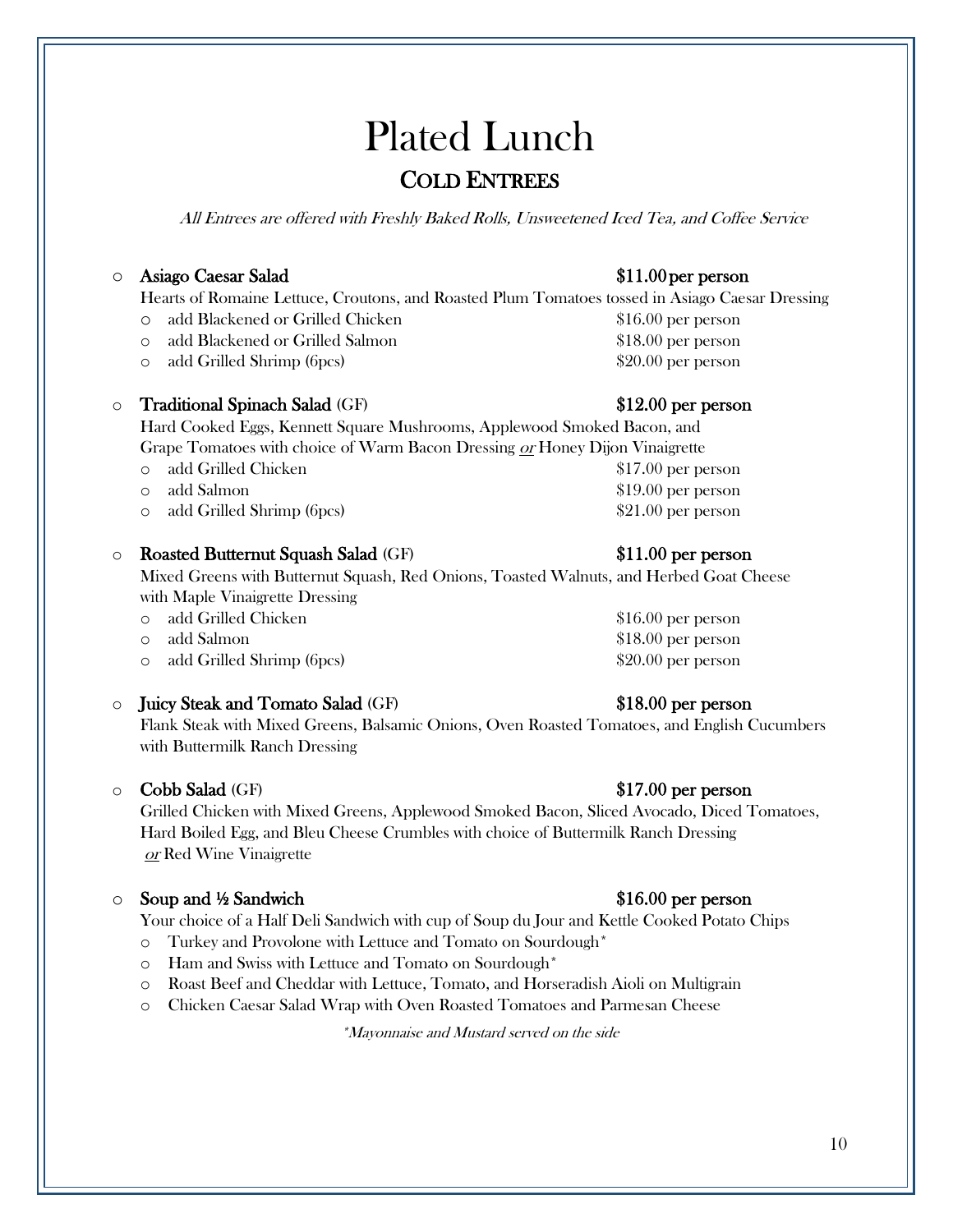### Plated Lunch

### HOT ENTRÉES

All Entrees are offered with Freshly Baked Rolls, Choice of Salad, Chef's Choice Seasonal Starch and Vegetable, Unsweetened Iced Tea, and Coffee Service

#### Salad Course

Choice of (1)

#### Asiago Caesar Salad

Hearts of Romaine Lettuce, Croutons, and Roasted Plum Tomatoes, tossed in Asiago Caesar Dressing

#### Tossed Garden Salad (GF)

Crisp Romaine and Iceberg Lettuce with Cherry Tomatoes, Sliced Cucumbers, Julienne Carrots, Red Onion, and Croutons with Assorted Dressings

#### Add On Soup Course: \$5.00 per person

- o Italian Wedding
- o Pennsylvania Creamy Mushroom (V)
- o Tomato Basil Bisque (GF/V)
- o Minestrone (V)
- o Chicken Tortilla
- o Lobster Bisque +\$4.00pp

#### Lemon Ricotta Ravioli (V)

\$19.00 per person with Wild Mushroom Lemon Butter Sauce

#### Crispy Tofu Stir-Fry (GF/V)

\$18.00 per person with Stir-Fry Vegetables and Cauliflower Rice

#### Southwest Chicken (GF)

\$20.00 per person Grilled Chicken Breast with Corn and Black Bean Salsa

#### Stuffed Airline Chicken Florentine (GF)

\$22.00 per person with Ricotta, Spinach, and Artichoke Hearts

#### Chicken Piccata

\$21.00 per person Breaded Chicken Breast with Capers and Lemon White Wine Sauce

#### 5oz. Petite Filet Mignon (GF)

\$34.00 per person with Red Wine Reduction

#### Braised Beef Short Ribs

\$24.00 per person with Red Wine Pan Sauce

#### North Atlantic Seared Salmon (GF)

\$21.00 per person with Horseradish Dill Cream Sauce

#### Island Grilled Swordfish (GF)

\$22.00 per person with Fresh Pineapple Salsa

#### WSCC Crab Cake (GF)

\$26.00 per person

 Multiple entrée selections are permitted at the following rate: Choice of 2 entrees: additional \$2.00 per plate Choice of 3 entrees: additional \$3.00 per plate

#### DESSERT – Please see Page #18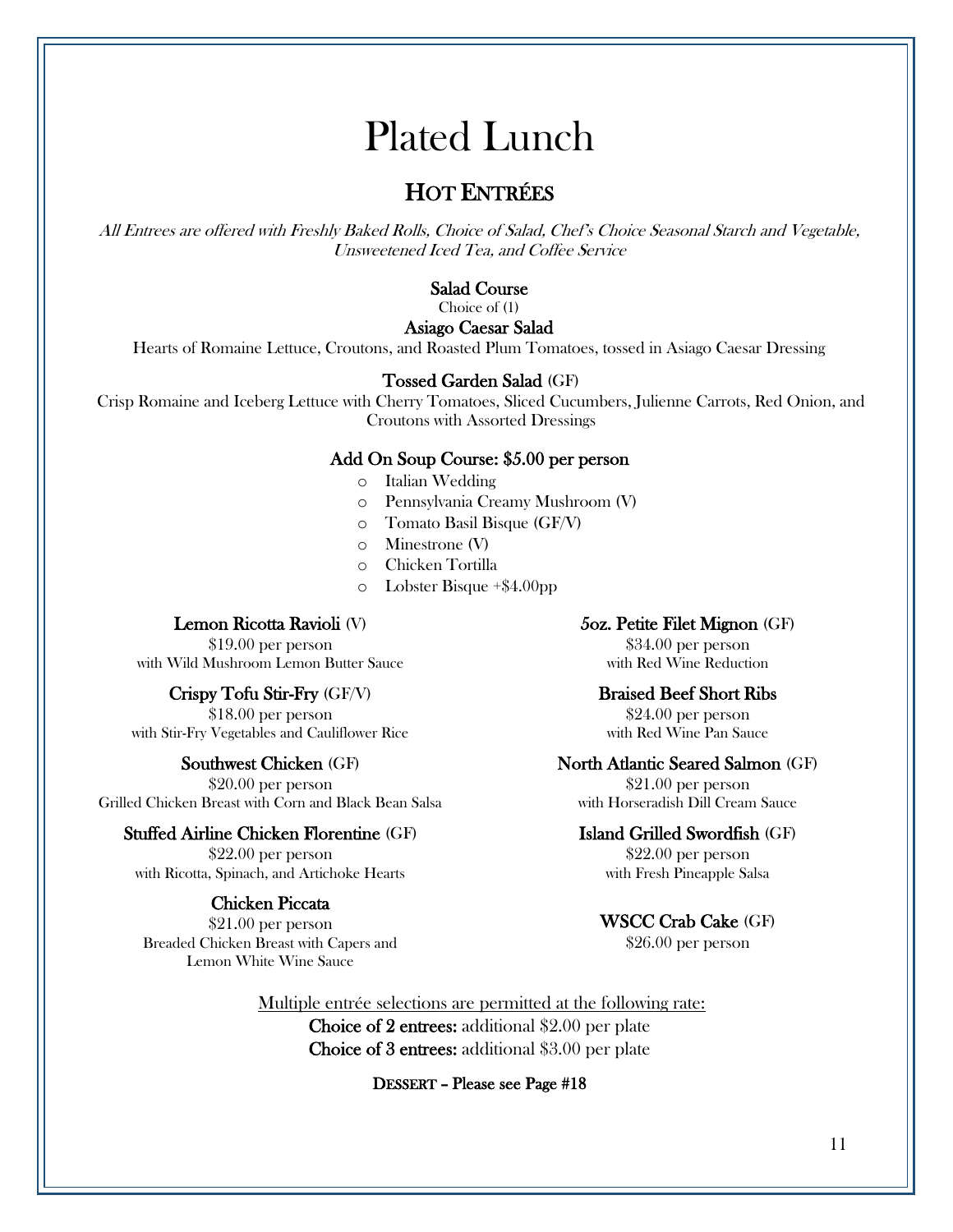### Displayed Hors D'oeuvres

#### ARTISANAL CHEESE AND CHARCUTERIE DISPLAY\* (GF)

Assorted Domestic and Import Artisan Cheeses and Cured Meats with Assorted Crackers, Sweet Pickles, Fig Spread, Major Grey's Chutney, and Whole Grain Mustard \$9.00 per person

#### FRESH FRUIT AND VEGETABLE DISPLAY\* (GF/V)

Seasonal Fresh Cut Fruits and Vegetable Crudité with Brown Sugar Yogurt, Buttermilk Ranch, and Creamy Balsamic Dipping Sauces

\$9.00 per person

#### MEDITERRANEAN DISPLAY\* (GF/V)

Cured Mixed Olives, Marinated Artichoke Hearts, Grilled Vegetables, Marinated Mozzarella, and Roasted Garlic Hummus with Pita Chips

\$9.00 per person

#### BREADS AND SPREADS DISPLAY\* (V)

Fresh Bruschetta, Herb Pesto, Honey Whipped Ricotta, and Tzatziki Dip with Grilled Flatbreads and Naan \$9.00 per person

#### ICED JUMBO SHRIMP COCKTAIL (GF)

with Zesty Cocktail Sauce \$175.00 per 50 pieces

#### SEASONAL FRUIT AND BERRY DISPLAY (V/GF)

with Brown Sugar Yogurt Dip \$4.50 per person

#### IMPORTED AND DOMESTIC CHEESE DISPLAY (V/GF)

with Dried Fruit and Assorted Crackers \$4.50 per person

#### VEGETABLE CRUDITÉ DISPLAY (V/GF)

with Buttermilk Ranch Dip \$4.50 per person

#### BAKED RASPBERRY AND BRIE IN PUFF PASTRY (V)

with Crostini \$85.00 per order - (Serves 50 Guests)

#### CHEESY SPINACH, CRAB, AND ARTICHOKE DIP

with Pita Chips \$125.00 per order - (Serves 50 Guests)

#### BEER CHEESE FONDUE (V)

with Fresh Broccoli, Bread Cubes, and Soft Pretzel Bites \$90.00 per order - (Serves 50 Guests)

\*Included in Reception Package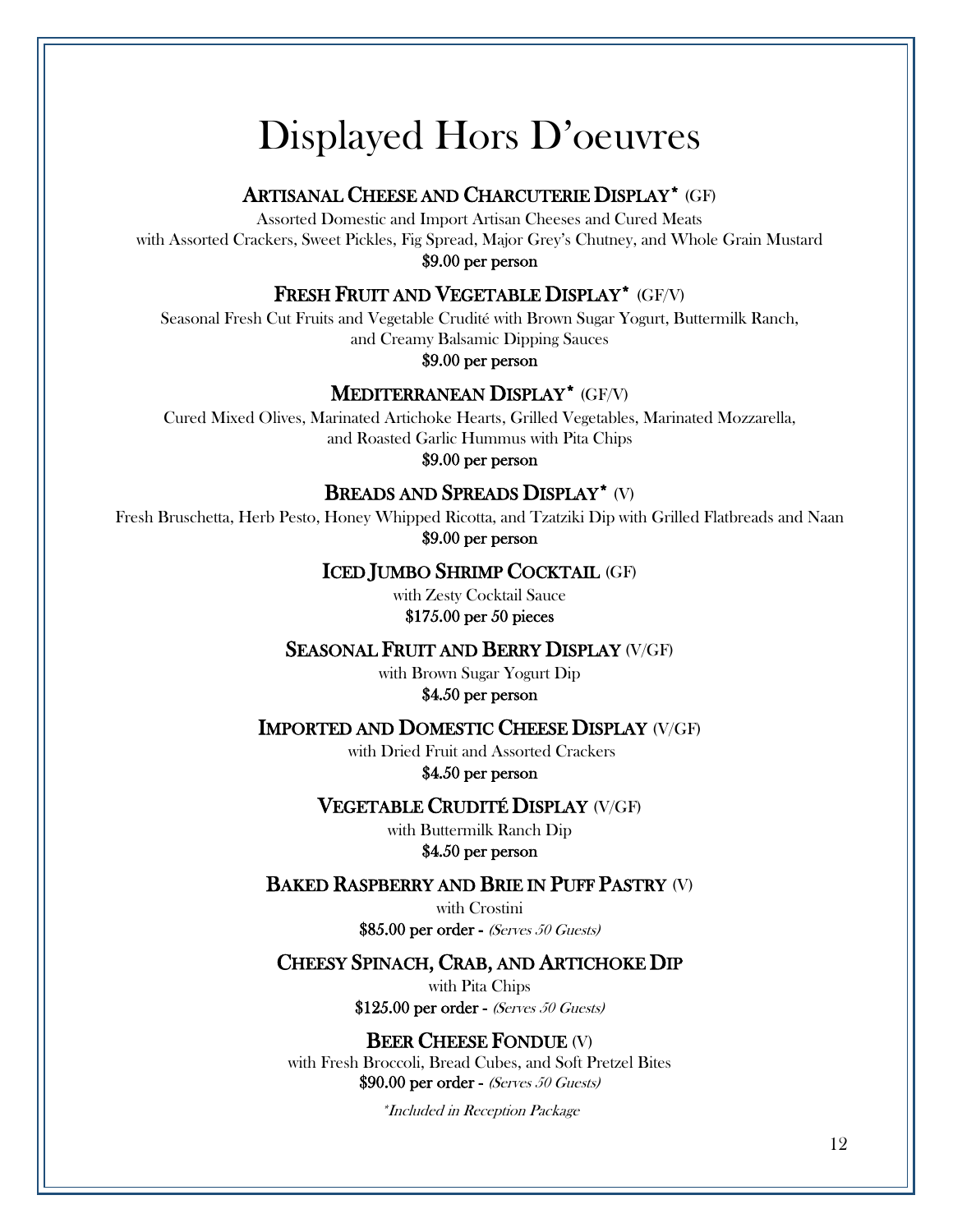### Butlered Hors D'oeuvres

For independent receptions a minimum of (6) selections are required for any event exceeding 2-hours. If less than 2-hours, a minimum of (4) selections are required. Items by the piece must match, or exceed, the final guarantee unless accompanied by lunch or dinner service. Items by the piece require a (50) piece minimum.

**TIER 1** – (3) items \$9.00 per person/hour OR \$1.75 per piece

- o Goat Cheese and Sliced Strawberries on Crostini (V) with Balsamic Drizzle
- $\circ$  Vegetable Crudité Votive (GF/V) over Roasted Red Beet Hummus
- o Lemon Chicken Salad in Cucumber Cup (GF)
- $\circ$  Gruyere and Leek Tart (V)
- o Wild Mushroom Tart (V)
- o Ratatouille and Goat Cheese Triangle (V)
- o Chicken and Lemongrass Pot Sticker with Sweet and Spicy Plum Sauce
- o Pork Pot Sticker with Sweet Thai Chili Sauce
- o Meatballs Choice of Sweet and Sour, Italian, or Swedish

**TIER 2** – (3) items \$10.00 per person/hour OR \$2.50 per piece

- o Prosciutto and Melon Skewer (GF) with Pomegranate Molasses
- o Smoked Salmon Cucumber Cup (GF) with Lemon Dill Cream Cheese
- o Spanakopita (V)
- $\circ$  Crispy Asiago Asparagus in Phyllo (V)
- $\circ$  Raspberry and Brie in Phyllo (V)
- o Bacon Wrapped Dutch Pee Wee Potato (GF) with Balsamic Drizzle
- o Asian Short Rib Pot Pie with Hoisin BBQ Sauce
- o Philly Cheesesteak Spring Roll with Savory Marinara Sauce
- o Buffalo Chicken Spring Roll with Herbed Bleu Cheese Dip
- o Chicken Quesadilla with Creamy Salsa Dip

**TIER 3 - (3) items \$12.50 per person/hour OR \$3.50 per piece** 

- o Jumbo Shrimp Cocktail Votive (GF) over Cocktail Sauce
- o Premium Scallops Wrapped in Bacon (GF) with Maple Thyme Glaze
- $\circ$  Maryland Crab Cake (GF) with Old Bay Remoulade
- o Bang Boom Shrimp
- o Coconut Shrimp with Mango Chili Sauce
- o Beef Empanada with Cilantro Lime Sour Cream
- o Mini Beef Wellington
- o Chicken Cordon Bleu Bite with Honey Mustard Sauce
- o Thai Chicken Skewer (GF) with Sweet and Spicy Thai Chili Sauce
- o Tomato Soup Shooter (V) with Grilled Cheese Stick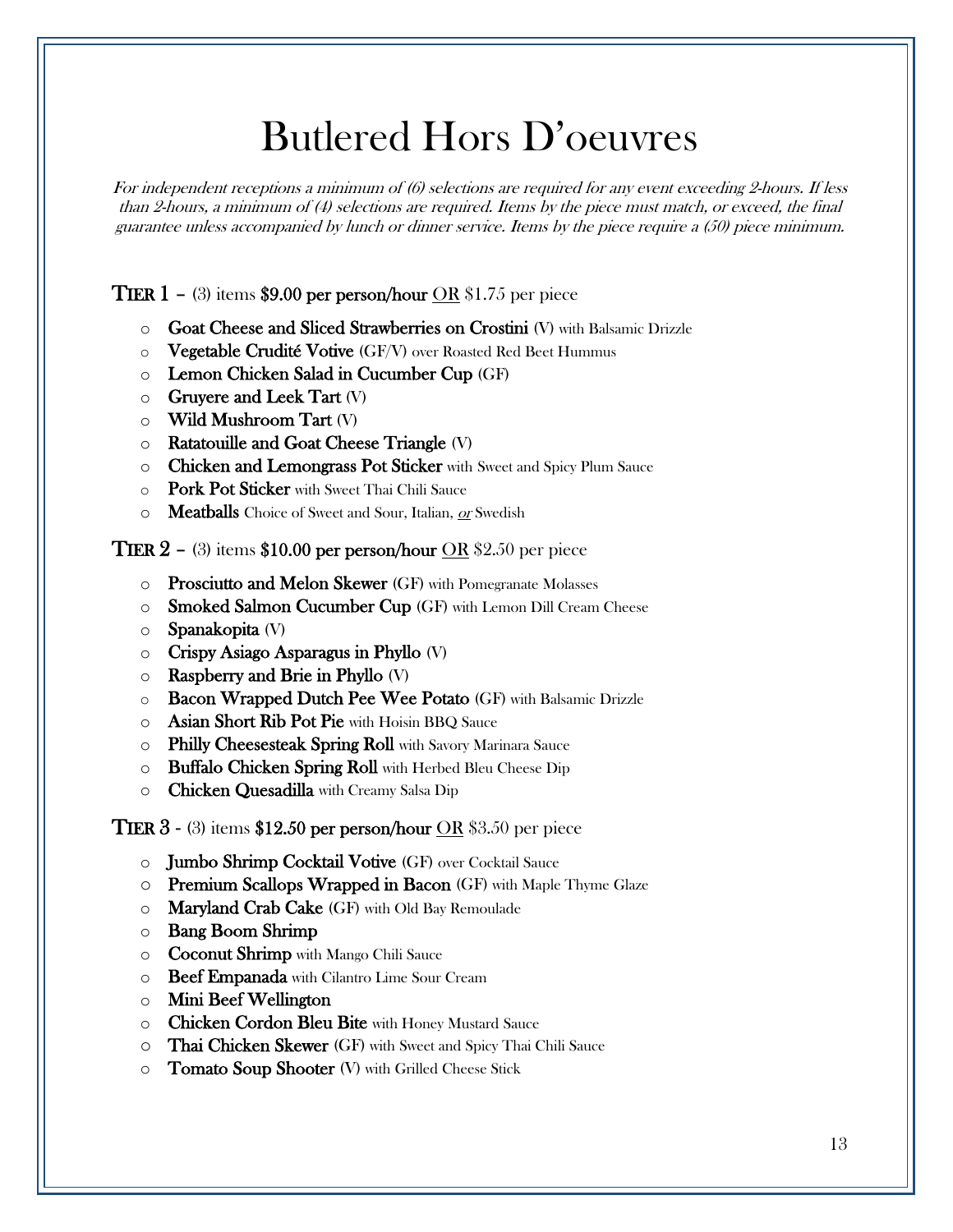### Hors D'oeuvre Stations

All stations are priced for 1-hour of service and require a minimum of (30) guests.

#### SHELLFISH RAW BAR (GF) – Market Price

Iced Jumbo Gulf Shrimp, Chilled Oysters on the Half Shell, and Middle Neck Clams on the Half Shell includes Lemon Wedges, Zesty Cocktail Sauce, and Red Wine Mignonette

#### **SLIDER STATION** - \$11.00 per person

Choice of (2)

Angus Grilled Hamburgers, Pulled Pork, Fried Chicken, Mini Franks, or Chicken Parmesan Sliders Upgrade to Crab Cake +\$4.00pp | Oyster Po'boy +\$3.00pp includes Assorted BBQ Sauces, Ketchup, Hot Sauce, Sliced Cheddar Cheese, and Fried Onions

#### MACARONI AND CHEESE BAR - \$9.00 per person

Freshly Baked Macaroni and Cheese with toppings to include Crumbled Bacon, Shredded Cheddar, Diced Tomatoes, Broccoli, Hot Sauce, and Toasted Breadcrumbs Add Grilled Chicken +\$3.00pp | Add Pulled Pork +\$3.00pp

#### MASHED POTATO BAR (GF) - \$8.00 per person

Yukon Gold Mashed Potatoes with toppings to include Crumbled Bacon, Shredded Cheddar, Chives, Sour Cream, and Whipped Butter

#### STIR-FRY STATION\* - \$12.00 per person

Choice of White Rice or Fried Rice Choice of Grilled Chicken, Sliced Skirt Steak, or Tofu includes Stir-Fry Vegetables, Soy Sauce, Sweet and Sour Sauce, Plum Sauce, and Siracha

#### PASTA STATION<sup>\*</sup> - \$10.00 per person

Includes Garlic Bread Sticks and Parmesan Cheese Choice of (2) Pastas Cavatappi, Penne, Rigatoni, or Tri-Colored Tortellini

Choice of (2) Sauces

Alfredo, A la Vodka, Marinara, Bolognese, or Pesto Choice of (2) Mix-Ins

Fresh Vegetables, Grilled Chicken, Meatballs, or Sweet Italian Sausage

#### CHEF ATTENDED CARVING STATIONS (GF)

Includes Seasonal Sauces and Freshly Baked Rolls

- o Beer Brined Pork Loin \$10.00 per person
- o Oven Roasted Turkey Breast \$10.00 per person
- o Cumberland County Baked Ham \$10.00 per person
	- o Beef Sirloin Bistro Tender \$13.00 per person
- o Salt Encrusted Prime Rib of Beef \$19.00 per person
- o Peppercorn Roasted Beef Tenderloin \$27.00 per person

\*Upgrade to a Chef Attended Station for \$100.00 Attendant Fee per (50) guests, per hour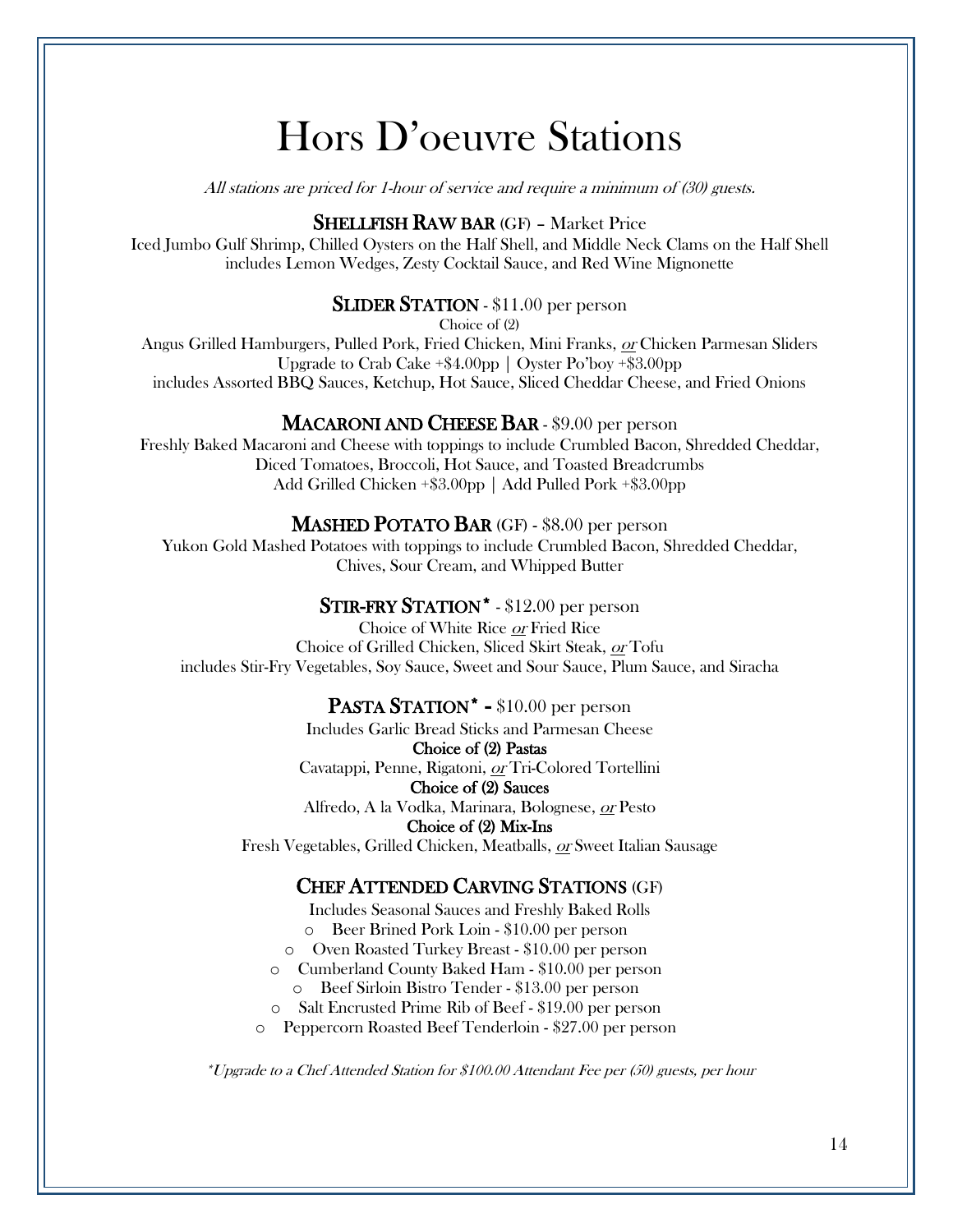### Hors D'oeuvres Reception

#### HORS D'OEUVRE RECEPTION PACKAGE - \$37.00 per person

(30 person minimum) Includes (3) Butlered Hors D'oeuvres from Tiers 1 and 2 (1) Displayed Hors D'oeuvre and Choice of (2) Hors D'oeuvre Stations, listed below for 1.5-hours of service

#### PASTA STATION

Includes Garlic Bread Sticks Choice of (2)

Cavatappi a la Marinara Choice of Sweet Italian Sausage, Meatballs, or Eggplant Croutons; with Savory Marinara

> Chicken Alfredo Cavatappi Grilled Chicken, Creamy Alfredo Sauce, and Broccoli Florets

#### Italian Sausage Baked Penne

Pink Sauce and Italian Sausage; Topped with Mozzarella and Parmigiana Cheese

#### Baked Orecchiette Ratatouille

Savory Marinara and Sauteed Vegetables; Topped with Ricotta and Parmigiana Cheese

#### Creamy Pesto Tortellini

Tri-Colored Cheese Tortellini with Roasted Mushrooms, Spinach, and Creamy Basil Pesto Sauce

#### MASHED POTATO BAR (GF)

Yukon Gold Mashed Potatoes with toppings to include Crumbled Bacon, Shredded Cheddar, Chives, Sour Cream, and Whipped Butter

#### SLIDER STATION

Choice of (2) Angus Grilled Hamburgers, Pulled Pork, or Fried Chicken includes Assorted BBQ Sauces, Ketchup, Hot Sauce, Sliced Cheddar Cheese, and Fried Onions Upgrade to Crab Cake +\$4.00pp | Oyster Po'boy +\$3.00pp

#### CHEF ATTENDED CARVING STATION (GF)

Includes Seasonal Sauces and Freshly Baked Rolls

Choice of (1)

o Beer Brined Pork Loin

o Oven Roasted Turkey Breast

- o Cumberland County Baked Ham
	- o Beef Sirloin Bistro Tender
- o Salt Encrusted Prime Rib of Beef +\$7.00pp
- o Peppercorn Roasted Beef Tenderloin +\$15.00pp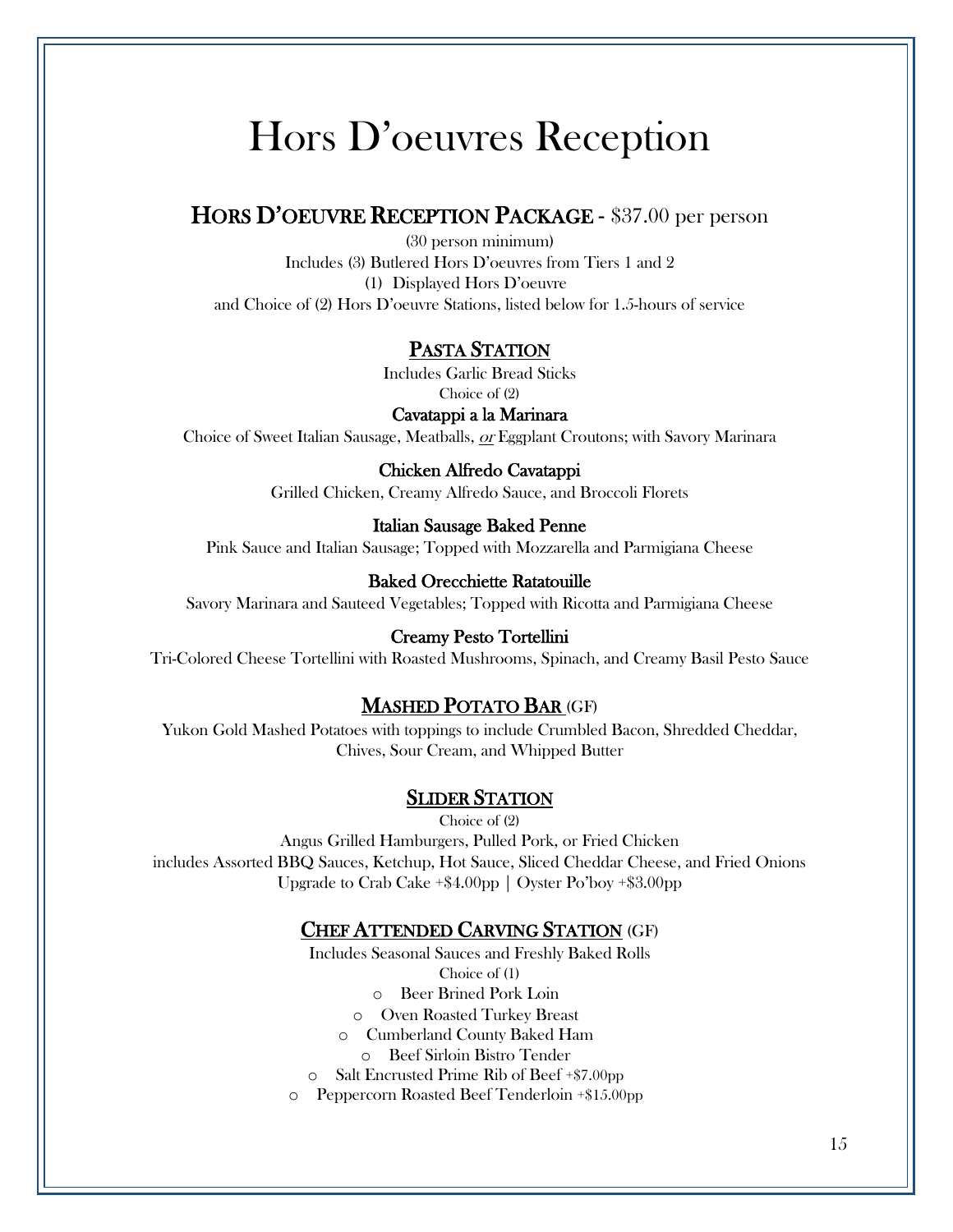### Dinner Buffet

Dinner Buffet is offered with Regular Coffee, Decaf Blend, Hot Tea, and Unsweetened Iced Tea for 1.5-hours of service

#### HOT DINNER BUFFET

(30 person minimum)

Freshly Baked Rolls with Butter Soup du Jour or Fresh Cut Seasonal Fruit Tossed Garden Salad or Asiago Caesar Salad Chef's Choice Seasonal Starch and Vegetable Assortment of Plated Desserts

#### Plus choice of entrées from the following:

Bruschetta Chicken (GF) Grilled Chicken Breast with Heirloom Tomato Bruschetta and Balsamic Drizzle

Lemon Herb Roasted Chicken (GF) Roasted Chicken Breast with Lemon-Herb Au Jus

Roasted Garlic Chicken Grilled Chicken Breast with Roasted Garlic Bechamel Sauce

> Cumberland County Baked Ham (GF) with Brown Sugar Mustard Glaze

> Herb Brined Heritage Pork Loin (GF) with Whole Grain Mustard Jus

> > Apple Roasted Pork Loin with Apple Ginger Demi-Glace

BBQ Braised Beef Short Ribs with BBQ Demi-Glace

Grilled Flank Steak (GF) with Caramelized Onion Au Jus

Maple Bourbon Salmon (GF) with Cajun Pecan Topping

Blackened Swordfish (GF) with Fresh Pineapple Salsa

Baked Orecchiette Ratatouille (V) Marinara and Sauteed Vegetables; Topped with Ricotta and Parmigiana Cheese

Crispy Tofu Stir-Fry (GF/V) with Stir-Fry Vegetables and Green Onion Basmati Rice

(2) Entrées - \$39.00 per person  $\mid$  (3) Entrées - \$45.00 per person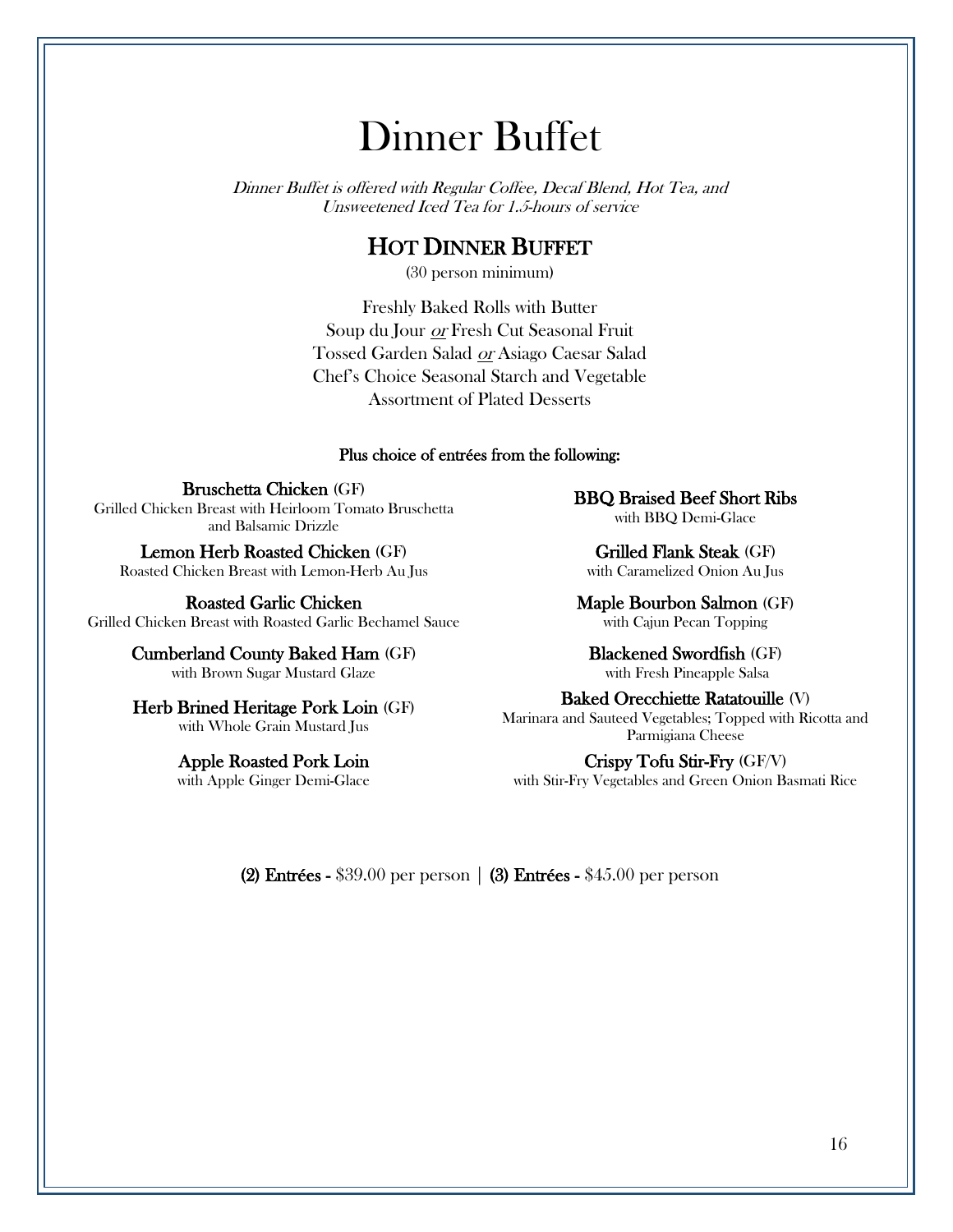### Plated Dinner

All Entrees are offered with Freshly Baked Rolls, Choice of Salad, Chef's Choice Seasonal Starch and Vegetable, and Coffee Service

#### Salad Course

Choice of (1)

Asiago Caesar Salad Hearts of Romaine Lettuce, Croutons, and Roasted Plum Tomatoes, tossed in Asiago Caesar Dressing

#### Tossed Garden Salad (GF)

Crisp Romaine and Iceberg Lettuce with Cherry Tomatoes, Sliced Cucumbers, Julienne Carrots, Red Onion, and Croutons with Assorted Dressings

#### Add On Soup Course: \$5.00 per person

- o Italian Wedding
- o Pennsylvania Creamy Mushroom (V)
- o Tomato Basil Bisque (GF/V)
- o Minestrone (V)
- o Chicken Tortilla
- o Lobster Bisque +\$4.00pp

#### Asiago and Spinach Risotto Stuffed Airline Chicken (GF)

\$31.00 per person with Sherry Wine Cream Sauce

#### Chicken Chesapeake

\$34.00 per person Roasted Airline Chicken Breast topped with Creamy Lump Crab Sauce

#### Chicken Marsala (GF)

\$29.00 per person with Mushroom Marsala Wine Sauce

#### Chicken Milanese

\$30.00 per person Parmesan Crusted Chicken Breast with Thyme Butter Sauce

#### Grilled Cauliflower Steak (GF/V)

\$24.00 per person with Oven Roasted Tomato and Corn Salsa

#### Lemon Ricotta Ravioli (V)

\$25.00 per person with Wild Mushroom Lemon Butter Sauce

#### Braised Beef Short Ribs

\$32.00 per person with Red Wine Sauce

#### Angus Reserve Filet Mignon (GF)

Six Ounce: \$42.00 per person Eight Ounce: \$54.00 per person

#### WSCC Crab Cake(s) (GF)

Single: \$28.00 per person Double: \$38.00 per person

#### Maple Gochujang Glazed Salmon (GF)

\$32.00 per person

#### Lemon Pistachio Panko Encrusted Cod

\$31.00 per person

#### Surf and Turf (GF)

4oz. Filet Mignon paired with WSCC Crab Cake - \$56.00 (4) Jumbo Shrimp - \$44.00 Lobster Tail – Market Price

Multiple entrée selections are permitted at the following rate:

Choice of 2 entrees: additional \$2.00 per plate Choice of 3 entrees: additional \$3.00 per plate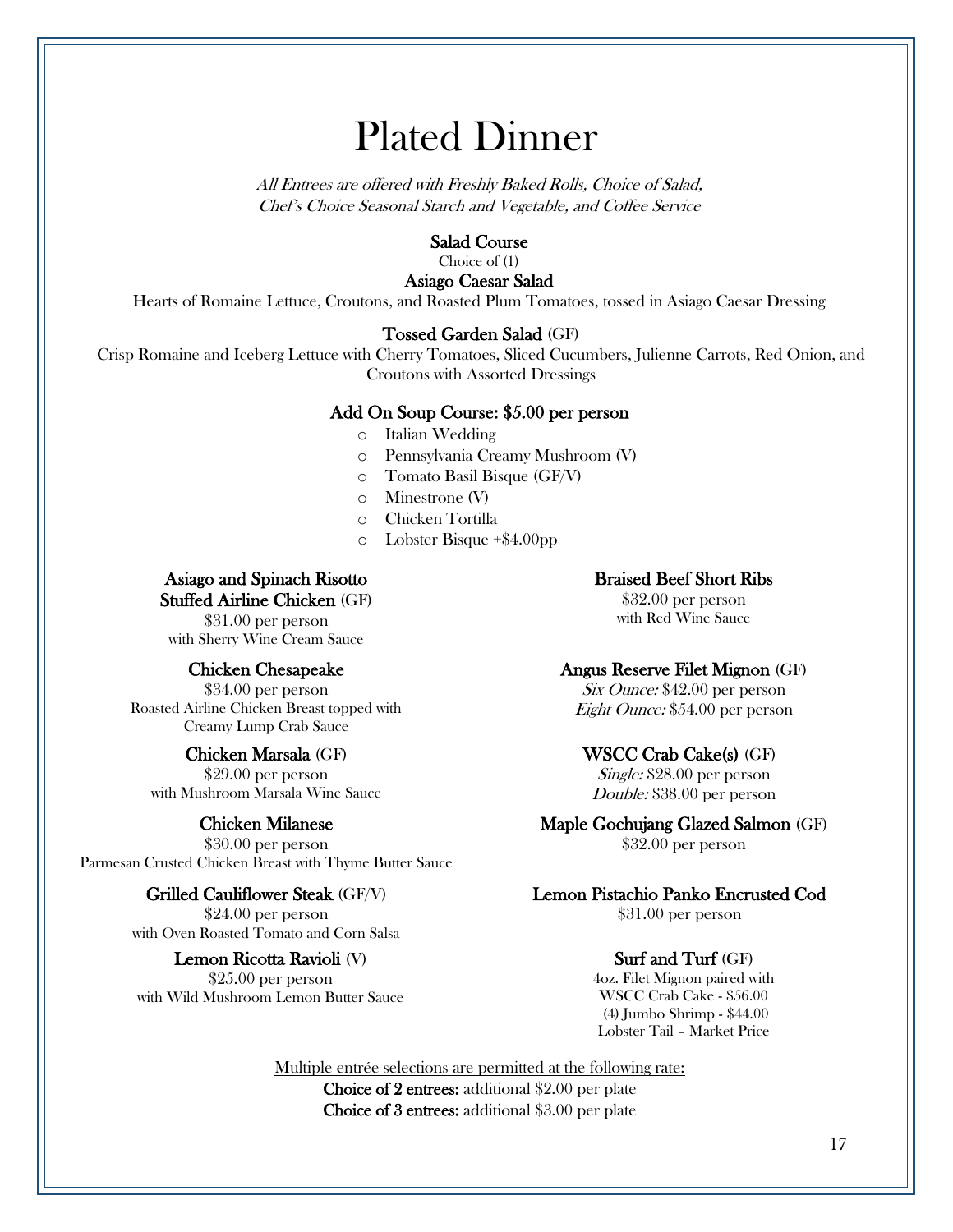### Dessert

#### PLATED DESSERTS

#### \$5.00 per person

- o Classic Tiramisu
- o Chef's Choice Seasonal Cake or Fruit Pie
- o White or Dark Chocolate Mousse with Macerated Seasonal Berries
- o Lemon Curd Tart with Raspberries and Vanilla Whipped Toppings

#### \$6.00 per person

- o Goldbrick Sundae
- o Mini Dessert Trio
- o Salted Caramel Cake
- o Strawberry Shortcake
- o NY Style Cheesecake with Seasonal Topping
- o Chocolate and Reese's Peanut Butter Cake

#### \$7.00 per person

- o Chocolate Flourless Torte (GF)
- o Warm Chocolate Molten Lava Cake
- o Chocolate Pound Cake with Amaretto Macerated Strawberries and Vanilla Bean Whipped Cream

### DESSERT STATIONS

All stations are priced for 1-hour of service and require a minimum of (30) guests.

#### CHEESECAKE BAR - \$8.00 per person

Freshly Baked NY Cheesecake with toppings to include Caramel Sauce, Chocolate Sauce, Raspberry Sauce, Fresh Strawberries, Blueberry Compote, Crumbled Cookies, and Crushed Peanut Butter Cups

#### ICE CREAM SUNDAE BAR<sup>\*</sup> - \$7.00 per person

Hand-dipped Vanilla and Chocolate Ice Cream with toppings to include Chocolate Sauce, Caramel Sauce, Crushed Cookies, Chocolate Chips, Maraschino Cherries, Crushed Nuts, and Rainbow Sprinkles

#### CHOCOLATE FONDUE STATION - \$10.00per person

Includes Dark Chocolate, Pineapple Cubes, Strawberries, Pretzel Rods, Cream Puffs, Marshmallows, and Rice Krispie Treats

VIENNESE TABLE - \$10.00 per person Assortment of Miniature Desserts, Cream Puffs, Cannolis, and Truffles

\*Requires a \$100.00 Attendant Fee per (75) guests, per hour \*A \$2.50pp Dessert Handling Fee will be charged for any outside desserts provided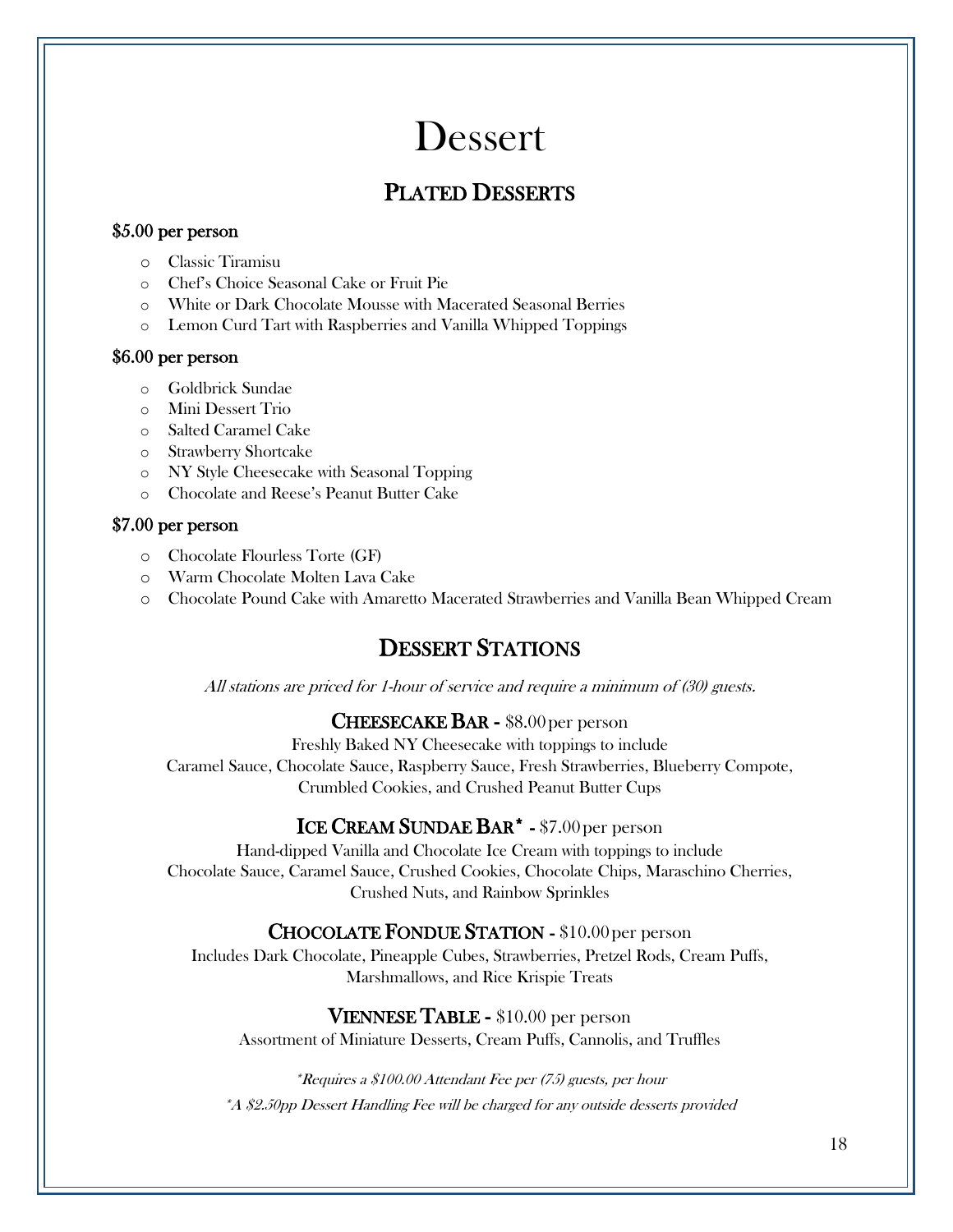### Bar Packages

All Bar Packages may be billed on consumption and applied to your final invoice or you may choose an Open Bar Package. Open Bar Packages are priced below per person for 2-hours. Add an additional hour(s) for \$9.00++ per person, maximum of 4-hours permitted.

#### BEER, WINE, AND SODA BAR - \$16.00 per person

A variety of Domestic and Imported Bottled Beer, House Wine, and Assorted Sodas

#### CALL BRANDS BAR - \$20.00 per person

A variety of Domestic and Imported Bottled Beer, House Wine, Assorted Sodas, and Call Liquors Smirnoff Vodka | Gordon's Gin Evan Williams Bourbon | Grants Scotch Bacardi Rum | Juarez Tequila

#### PREMIUM BRANDS BAR - \$24.00 per person

A variety of Domestic and Imported Bottled Beer, House Wine, Assorted Sodas, and Premium Liquors Tito's Vodka | Tanqueray Gin Jack Daniels Whiskey | Jim Beam Bourbon Dewars Scotch | Captain Morgan Spiced Rum Jose Cuervo Tequila

#### TOP SHELF BRANDS BAR - \$32.00 per person

A variety of Domestic and Imported Bottled Beer, House Wine, Assorted Sodas, and Top Shelf Liquors Ketel One Vodka | Hendricks Gin Maker's Mark Bourbon | Crown Royal Chivas Regal 12 Year Scotch | Mt. Gay Eclipse Rum Jose Cuervo 1800 Tequila

#### MIMOSA BAR - \$32.00 per bottle

House Champagne with Orange Juice, Grapefruit Juice, and Cranberry Juice Garnishes to include Fresh Raspberries, Strawberries, and Orange Wedges

\*Please inquire for our full Wine List, additional costs may apply

\*Consumption-based bars require a minimum of \$300.00 in sales or a \$100.00 Bartender Fee will apply.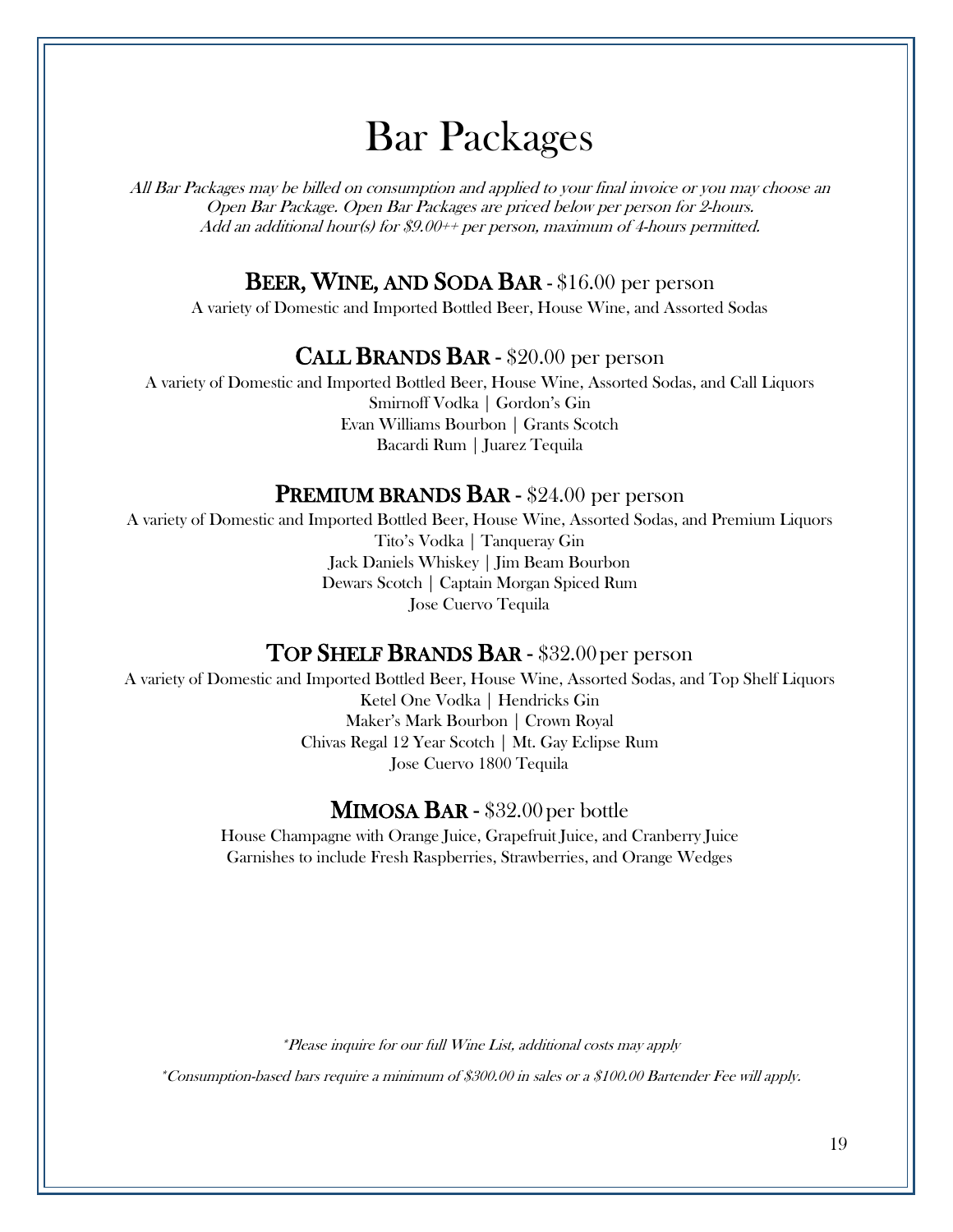### Audio-Visual and Rental Services

The following rates apply for the setup and use of WSCC audio-visual and various equipment rentals or services. Complimentary Wi-Fi is available throughout our Clubhouse.

Podium - \$35.00 ++

Handheld Wireless Microphone - \$30.00 ++ each

Wireless Lavalier Microphone - \$30.00 ++ each

5-Channel Mixer – \$15.00 ++

8-Channel Mixer - \$25.00 ++

Portable Sound System – Single \$50.00 ++; Double \$75.00 ++

House Sound Patch - \$25.00 ++

 $8'$  x  $8'$  Projection Screen with Skirting - \$50.00  $++$  each

Panasonic LCD Projector with 5,000 Lumens - \$150.00 per item  $++$  each \*HDMI and VGA compatible

Dell Windows Laptop - \$70.00 ++ \*with Camera and HDMI compatible

Slide Advancer - \$15.00 ++

Phillips  $70"$  HD LED TV -  $$100.00 ++$  each \*HDMI compatible

DVD Player - \$15.00 ++

Flip Chart with Markers -  $$25.00 + each$ 

Easel - Complimentary

Conference Phone -  $$35.00 ++$ 

4' x 6' Risers -  $$25.00 + per$  piece \*Maximum Stage Size is 12' x 24'

Baby Grand Piano - \$75.00 ++ \*Does not include Tuning, please inquire

House Centerpiece - \$10.00 ++ per centerpiece

Coatroom Attendant - \$25.00 per hour/attendant

Valet Attendant - \$25.00 per hour/attendant



WSCC House Centerpiece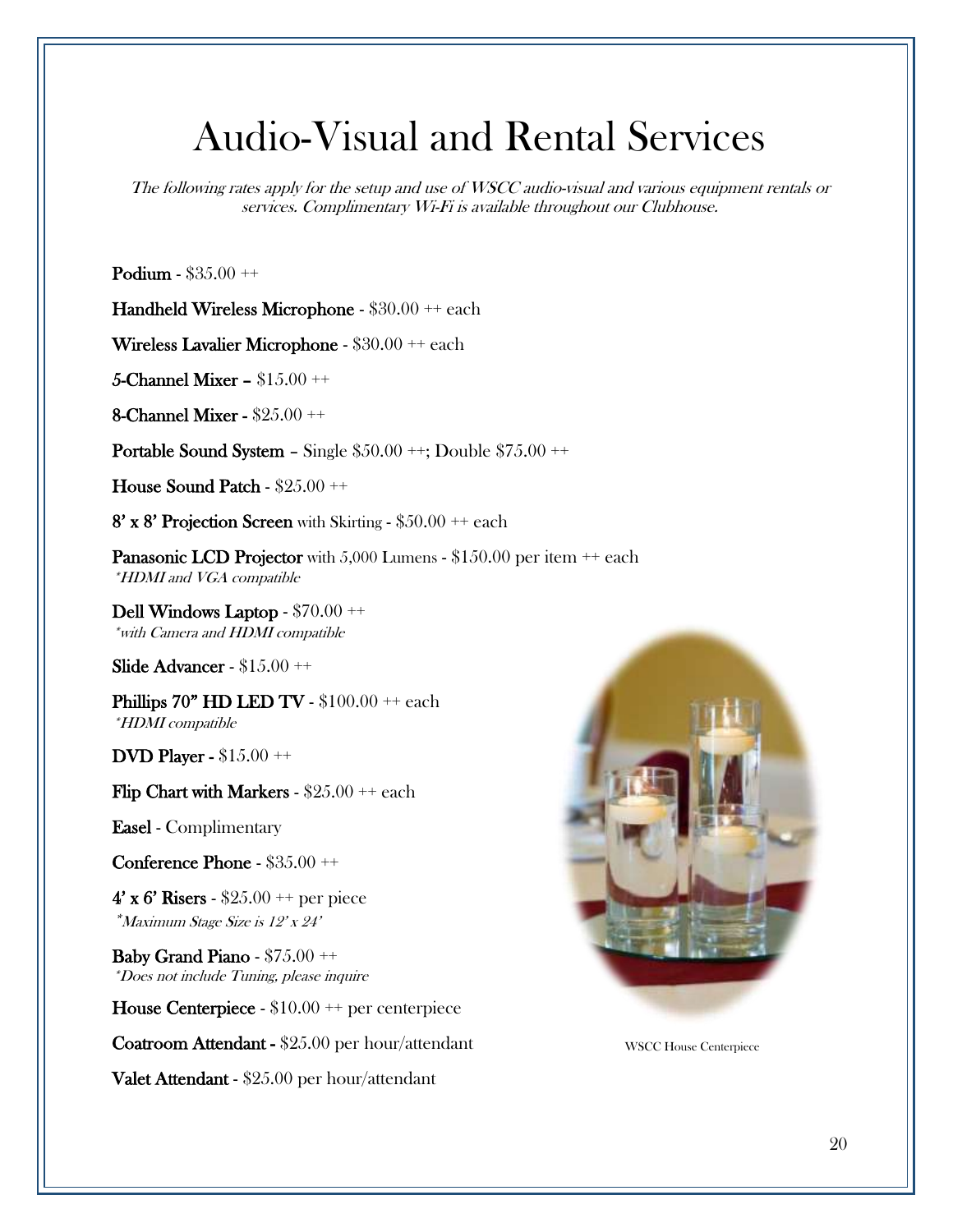### Club Policies

#### BANQUET ROOMS

Room rental fees are subject to the time of year, day of the week and requirements for space. All events include 2-hours of setup time, if requested at time of booking. Shall you require additional time, a \$500.00 rental fee per hour will apply. Event space is available between 7:00am – 11:59pm, any event requests outside of these hours will incur a \$500.00 rental fee per half hour. Should the event exceed the scheduled end time an additional \$250.00 rental fee per half hour will apply.

#### EVENT MINIMUMS

All events require a \$300.00 food and beverage minimum or a minimum subject to the time of year, estimated guest count, and desired meal service. A \$1,500.00 Opening Fee is required for opening the Clubhouse on Mondays throughout the year and Mondays and Tuesdays in January – February.

#### SPONSORSHIP

West Shore Country Club is a private club, therefore all banquet events must be held for or sponsored by a member of our club. A Member Sponsor Form will be provided at the time of booking.

#### DATE SELECTION

We are happy to accommodate your event in accordance with our event calendar. A 10-day courtesy hold is offered for your desired space(s). After this time, a 25% non-refundable deposit and signed agreement is required to solidify your booking or the space is released.

#### **MENUS**

Menu and setup details are to be arranged at least 4 weeks in advance. Customization is welcome and encouraged, though special requests may result in price variations.

#### **FACILITY**

Our facilities include, at no additional charge: Fine China | Glassware| House Linens and Napkins \*Please inquire for Linen and Specialty Chair Upgrades

#### **GUARANTEES**

Guaranteed guest count must be provided 5 business days prior to your event. If not confirmed, your estimated guest count will be used as your guarantee. After this time, the counts may not be reduced, however you have until 3-business days prior to make any additions. If the count is to exceed the final guarantee a \$10.00 per person upcharge, in addition to the cost of the mal, will be applied. This includes any meal change requests made during the function. All menu packages/items must match the final guarantee unless otherwise noted.

#### **DEPOSIT**

All private room reservations require a 25% nonrefundable deposit or \$200.00, whichever is greater, to be submitted via check or member charge. Non-Member/Member-Sponsored functions will require a 35% non-refundable deposit. This will be applied to your event balance.

#### PAYMENT

All charges will be billed to the member/member sponsor's account upon completion of your event at which time an invoice will be e-mailed to you. Payment is to be received by check or member charge within 10-days of issuance. Credit cards or cash payments are not accepted. Late payment will incur a Late Fee of 10% per month on the unpaid balance beyond 30-days consecutively. You (the patron) will be responsible for all costs if the member's account is placed in collection or proceeds to litigation.

#### PRICING

All pricing is subject to change and can be confirmed within 3-months of event date. A 20% Service Charge and 6% Sales Tax will apply to all food/beverage charges and is denoted by  $(+)$ . Tax exemption may be granted with proof of proper tax identification number and documentation provided upon booking.